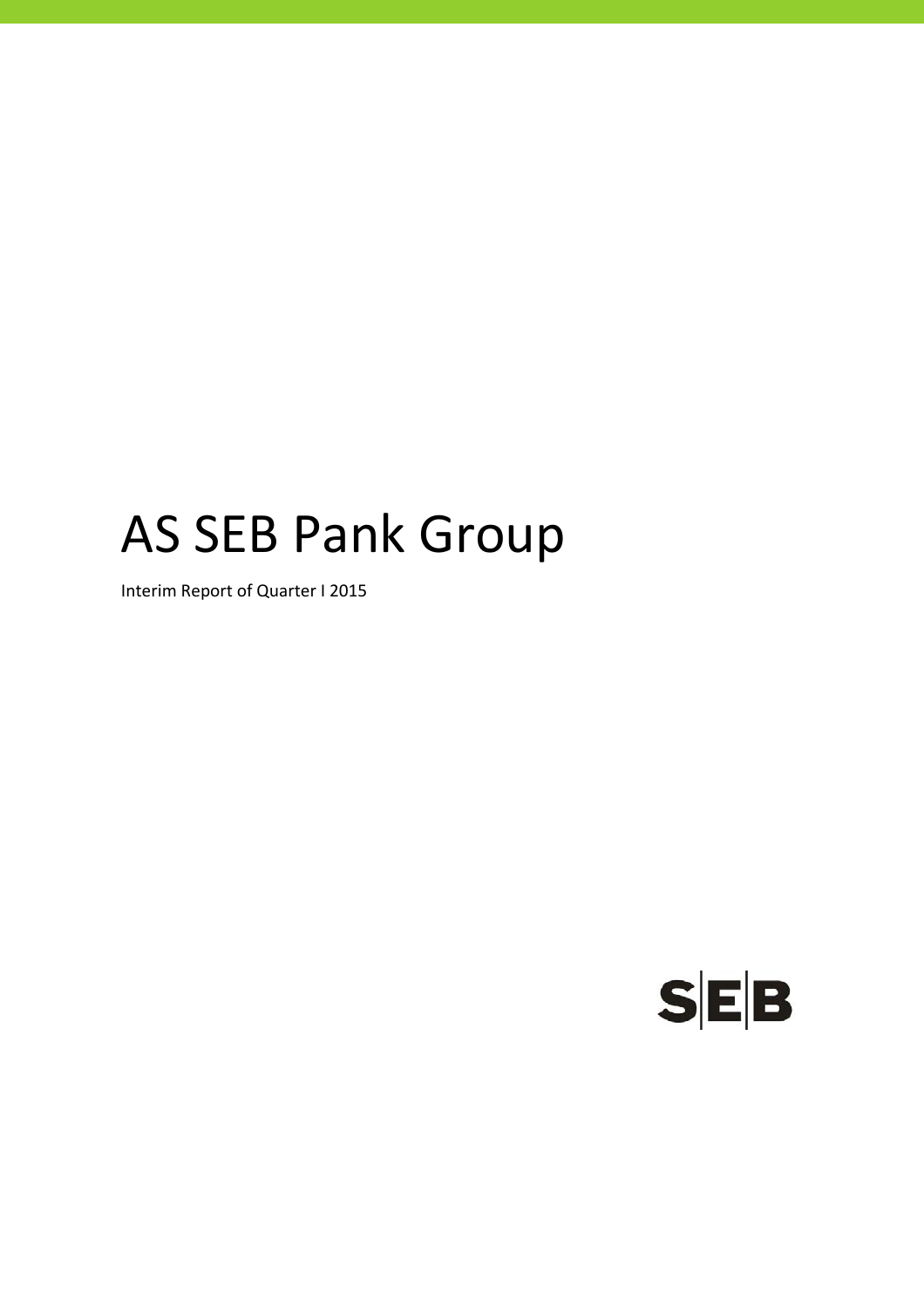#### **Contents** P.

|            |                                                                                                                                                                                                                                | $\overline{2}$      |
|------------|--------------------------------------------------------------------------------------------------------------------------------------------------------------------------------------------------------------------------------|---------------------|
| I.         |                                                                                                                                                                                                                                | 3                   |
| 1.         |                                                                                                                                                                                                                                | 3                   |
| 2.         |                                                                                                                                                                                                                                | 3                   |
| II.        | <b>Management Report</b>                                                                                                                                                                                                       | 4                   |
| 1.         |                                                                                                                                                                                                                                | $\overline{4}$      |
| 1.1.       | Consolidated group                                                                                                                                                                                                             | $\overline{4}$      |
| 1.2.<br>2. | Changes in the consolidated group during the accounting period and plans for year 2015<br><b>Highlights</b>                                                                                                                    | $\overline{4}$<br>5 |
| 3.         |                                                                                                                                                                                                                                | 8                   |
| 4.         |                                                                                                                                                                                                                                |                     |
| 5.         |                                                                                                                                                                                                                                | 10                  |
| Ш.         |                                                                                                                                                                                                                                | 12                  |
| 1.         | Consolidated income statement<br><u> 1989 - Johann Stoff, amerikansk politiker (d. 1989)</u>                                                                                                                                   | 12                  |
| 2.         |                                                                                                                                                                                                                                |                     |
| 3.         |                                                                                                                                                                                                                                |                     |
| 4.         |                                                                                                                                                                                                                                |                     |
| 5.         |                                                                                                                                                                                                                                | 15                  |
| 6.         |                                                                                                                                                                                                                                | 16                  |
| Note 1     |                                                                                                                                                                                                                                | 17                  |
| Note 2     |                                                                                                                                                                                                                                |                     |
| Note 3     | Interest and similar income                                                                                                                                                                                                    | 20                  |
| Note 4     |                                                                                                                                                                                                                                | 20                  |
| Note 5     |                                                                                                                                                                                                                                | 20                  |
| Note 6     |                                                                                                                                                                                                                                | 21                  |
| Note 7     |                                                                                                                                                                                                                                |                     |
|            |                                                                                                                                                                                                                                |                     |
|            |                                                                                                                                                                                                                                |                     |
|            |                                                                                                                                                                                                                                |                     |
|            |                                                                                                                                                                                                                                |                     |
|            | Note 12 Related parties and the state of the state of the state of the state of the state of the state of the state of the state of the state of the state of the state of the state of the state of the state of the state of | 25                  |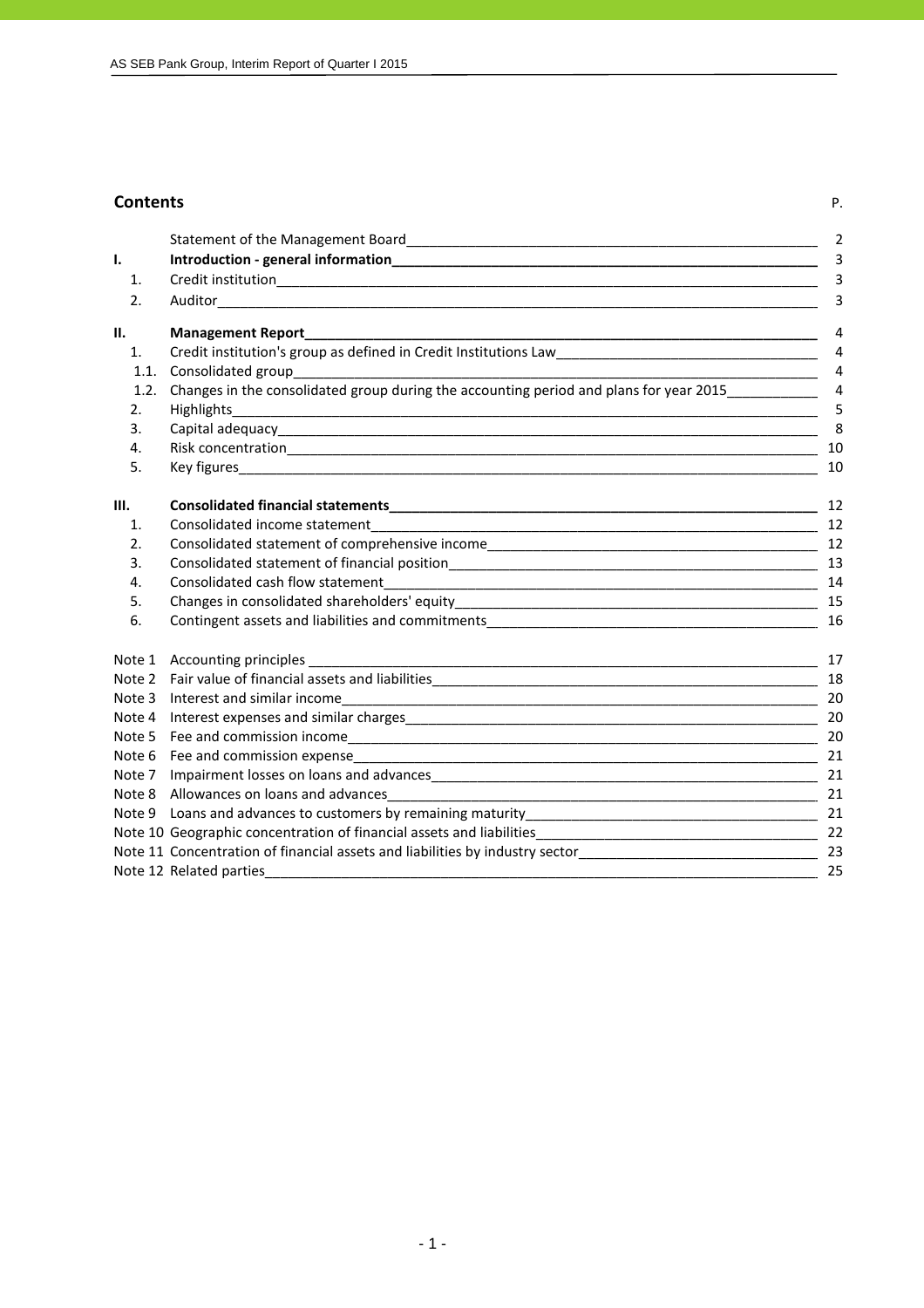#### **Statement of the Management Board**

Interim Report of Quarter I 2015 consists of the following parts and reports:

 Introduction – general information Management Report Consolidated Financial Statements Notes

The financial and other additional information published in the Interim Report of Quarter I 2015 is true and complete. Consolidated financial statements give a true and fair view of the actual financial position, results of operations and cash flows of the Group.

Consolidated financial statements have been compiled in accordance with the International Accounting Standard IAS 34 "Interim financial reporting" and in conformity with the requirements of Eesti Pank for publishing information. AS SEB Pank and subsidiaries of the consolidated group are assumed to be going concern.

Consolidated financial statements for the Quarter I 2015 are not audited.

Riho Unt Chairman of the Management Board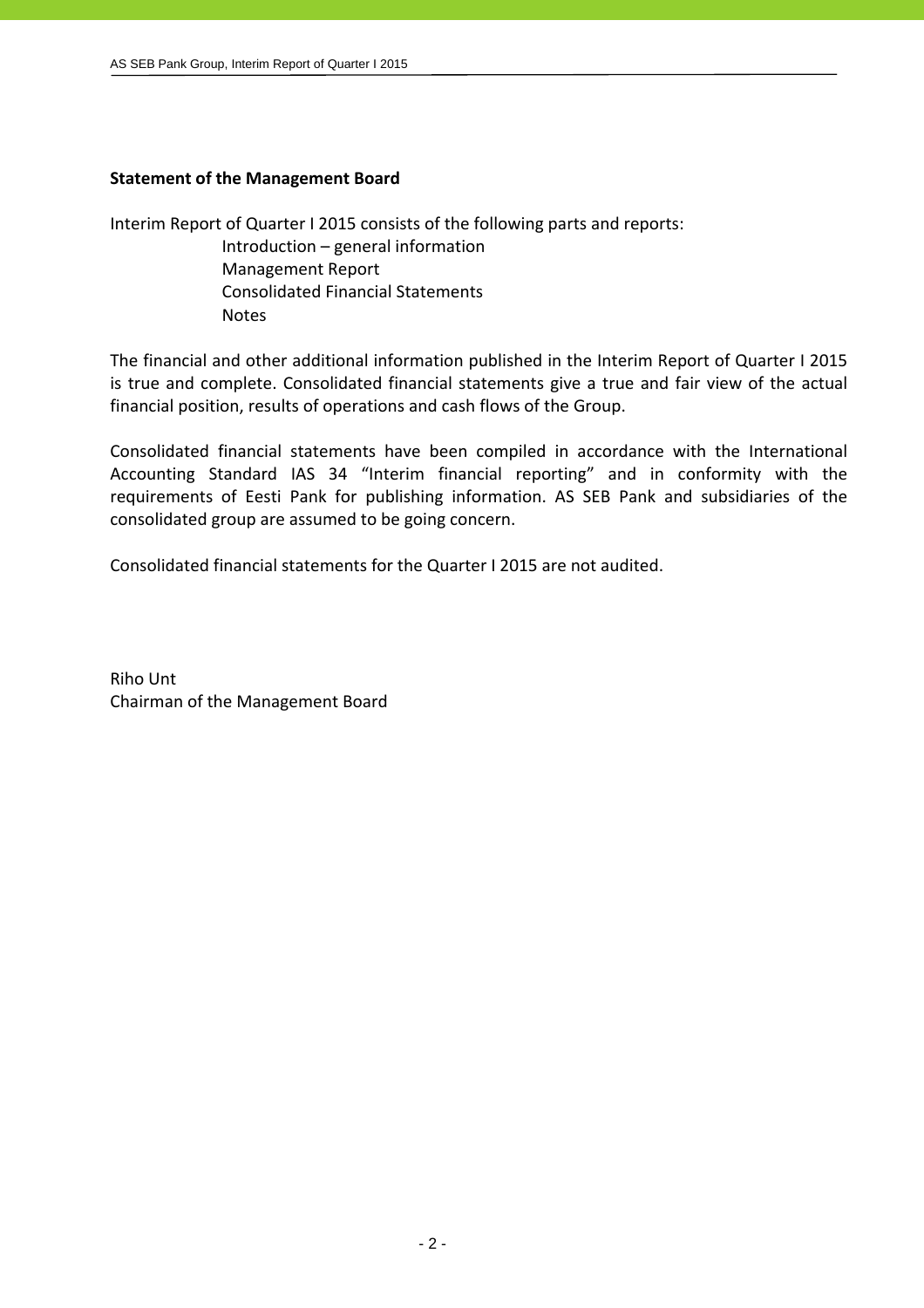#### **I. Introduction ‐ general information**

#### **1. Credit institution**

Company name AS SEB Pank Registry date 08.12.1995 Phone  $+3726655100$ Fax +372 6 655 102 SWIFT FUHET e-mail info@seb.ee

#### **2. Auditor**

Reporting date 31.03.2015 Reporting currency **EUR** Euro (EUR), millions

Address Tornimäe Str. 2, Tallinn 15010, Estonia Registered in Republic of Estonia Registry code 10004252 (Estonian Commercial Register) Internet homepage http://www.seb.ee

Audit company **AS PricewaterhouseCoopers** Registry code 10142876 (Estonian Commercial Register) Address **Pärnu Str. 15, 10141 Tallinn, Estonia** 

Reporting period 01.01.2015 ‐ 31.03.2015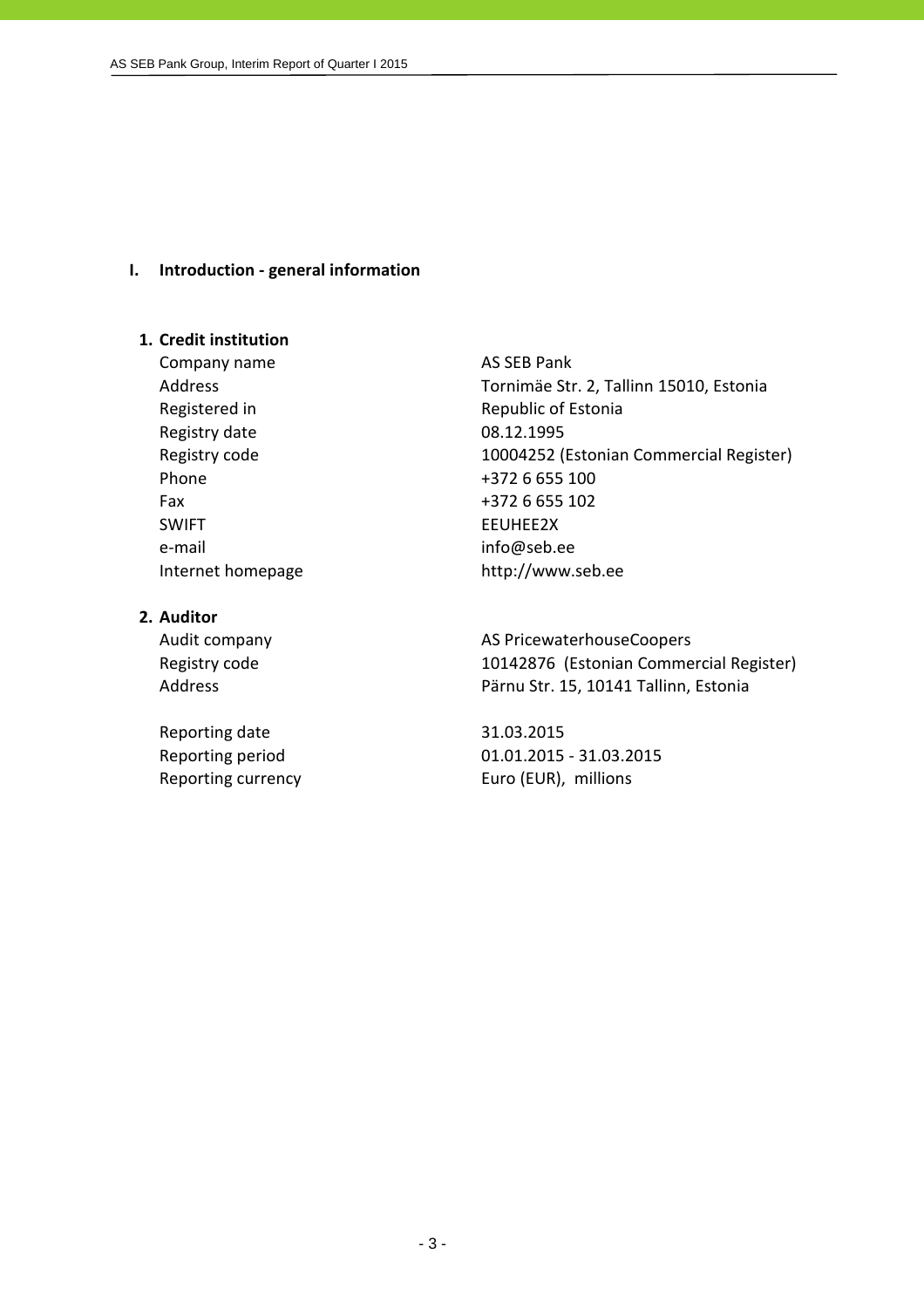#### **II. Management Report**

## **1. Credit institution's group as defined in Credit Institutions Law**

#### **1.1. Consolidated group**

| Company name                 | Registry<br>code | Reg. date | <b>Address</b>            | <b>Activity</b>                                  | Holding***<br>(%) | At an acqui-<br>sition cost<br>(EURmio) |
|------------------------------|------------------|-----------|---------------------------|--------------------------------------------------|-------------------|-----------------------------------------|
| AS SEB Liising               | 10281767         | 03.10.97  | Tallinn, Tornimäe 2       | Leasing                                          | 100.0%            | 1.8                                     |
| AS Rentacar*                 | 10303546         | 20.10.97  | Haapsalu, Karja 27        | Leasing                                          | 100.0%            | 0.0                                     |
| <b>AS SEB Varahaldus</b>     | 10035169         | 22.05.96  | Tallinn. Tornimäe 2       | Asset management                                 | 100.0%            | 2.7                                     |
| AS Sertifitseerimiskeskus**  | 10747013         | 27.03.01  | Tallinn, Pärnu mnt 141    | Data communication services                      | 25.0%             | 1.0                                     |
| Tieto Estonia Services OÜ ** | 11065244         | 30.08.04  | Tallinn. Tammsaare tee 47 | Information processing and<br>network management | 20.0%             | 0.0                                     |
|                              |                  |           |                           |                                                  |                   | 5.5                                     |

All enterprises are registered in Estonian Commercial Register.

\* Consolidated subsidiary of AS SEB Liising.

\*\* Associates.

\*\*\* For all investments the percentage of holding equals to both, the holding from the number of shares as well as from the number of votes.

Parent company of the Group is AS SEB Pank, its activity is banking (information on page 3).

The "consolidated group" in the meaning of Credit Institutions Law in Estonia and the "Group" for IFRS consolidation purposes are identical.

Non‐profit association SEB Heategevusfond is an association, not belonging to the consolidation group, registered on 06.01.2006. The founders of the association are AS SEB Pank and AS SEB Elu‐ ja Pensionikindlustus (subsidiary of life insurance company SEB Trygg Liv Holding AB which is the subsidiary of Skandinaviska Enskilda Banken AB). The association is aimed at raising and distributing funds for charitable cause to organisations, dealing with children, who have been deprived of parental care. Upon dissolution of the association, the assets remaining after satisfaction of the claims of creditors shall be transferred to a non‐profit association or foundation with similar objectives, entered to the list of associations subject to income tax incentive of the Government of the Estonian Republic, or a legal person in public law, state or local government.

Non‐profit association Spordiklubi United is an association, not belonging to the consolidation group, which started activity from September 2008. The association is founded by AS SEB Pank. The association is aimed at organising on hobby and competition level sport events and organising promotions for advertising of own and supporter´s activities. Upon dissolution of the association, the assets shall be transferred to a non‐profit association, foundation or other persons filling the objectives by articles in public interests.

## **1.2. Changes in the consolidated group during the accounting period and plans for year 2015**

No such events or trends have occurred by the time of publishing the report, which would affect the strategy of the group in 2015.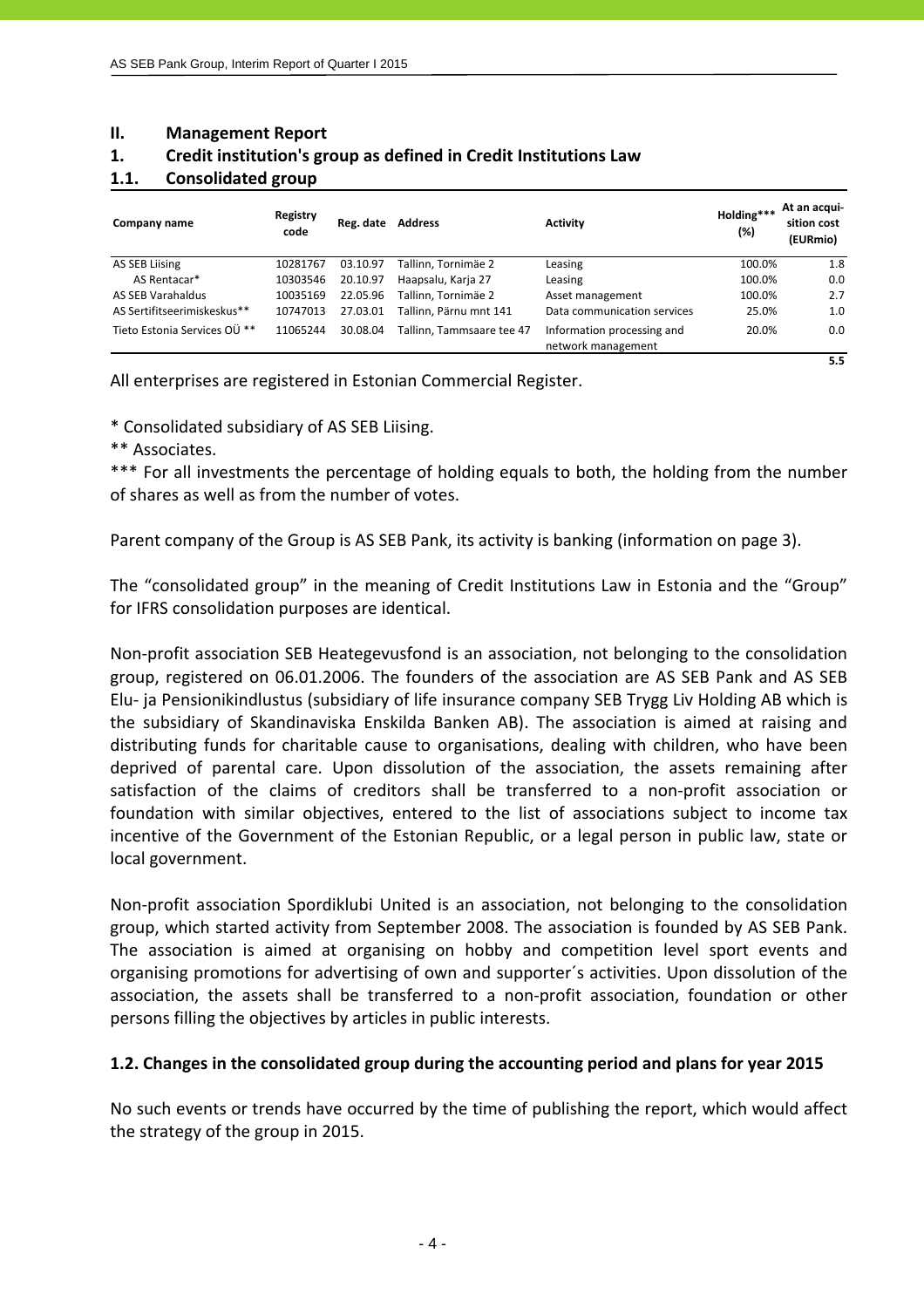## **2. Highlights**

The purchasing power of consumers has improved, which helps to support economic development. Compared to the first quarter of last year, private client deposits with SEB grew by 7.2 per cent. SEB granted 41 per cent more housing loans than a year ago. One can see that more funds are also placed in securities and alternative investment opportunities against the background of the strong growth in deposits. This trend is largely results from a desire to find higher yields for one's deposits that have extremely low interest rates.

A year has passed since the outbreak of the Russia‐Ukraine crisis and the sanctions that followed it, and one must admit that Estonian companies have survived these difficult times well. Several companies have managed to enter Central European markets and expanded in the Baltic States as part of a new wave. We can indeed see that not all the effects resulting from the Russian crisis have hit the Estonian economy yet, but the ability of Estonian companies to cope has been better than one might have initially expected. Farmers are experiencing and will continue to experience difficulties for some time to come, and the smaller the producer, the more complicated its situation may become. SEB pays extra attention on supporting our farmers, the essence of which is providing debt standstills, financial consulting to companies, and finding joint solutions.

Presently, employing the competences of financial management is crucial for companies, so that the volatility of the financial markets would not harm the principal business activity of a company. These are, therefore, times for strong financial managers and solid financial management, and SEB too helps its clients in this regard by actively offering financial consultations to companies. SEB regularly surveys the satisfaction of its clients with the services of SEB, and a sign of our era is that their satisfaction with the consultation provided to companies is record high – good financial advice is vitally important in the current market situation.

In January, **SEB was awarded the silver quality badge of responsible and sustainable business.** This year, the quality badges of the sustainability index were awarded for the seventh time. The 50 Estonian companies that were awarded the badge also included 10 micro-enterprises and 40 small and medium‐sized enterprises.

The Nasdaq Tallinn, Nasdaq Riga and Nasdaq Vilnius stock exchanges named **SEB Pank the best stock exchange member of 2014, substantiating the nomination with the activity of the bank in financial intermediation and the execution of market development projects.** At the Baltic Markets Awards ceremony held on January 22, the best stock exchange members were announced. These are companies, which made conscious investments in their transparency, openness, and development of investor relations. Altogether 8 awards were announced in different categories.

In February, the bank introduced the **Baltic Business Outlook 2015** survey to the public. This is already the third year in which SEB conducted a thorough **consulting project** for Estonian, Latvian and Lithuanian small and medium‐sized enterprises (SMEs). **More than 6,000 Baltic SMEs were surveyed** to map their expectations for the forthcoming financial year.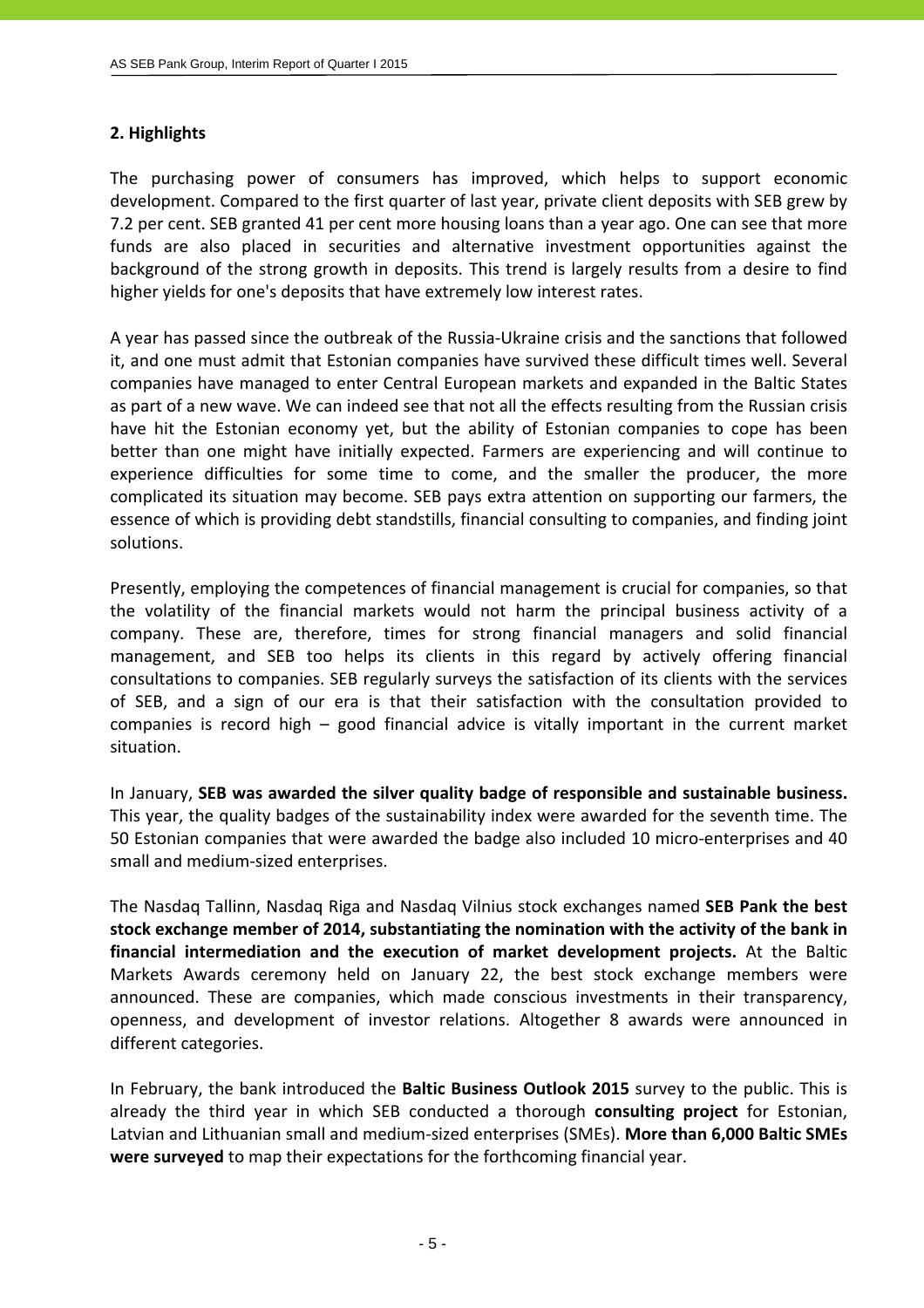According to the survey for 2015 of SEB Baltic, **the focus on innovation is considered the most important aspect** by the small and medium‐sized enterprises (SMEs) from Estonia and Lithuania. **Over the course of the year, Lithuanian enterprises have raised their level of interest in innovation the most.**

In February, SEB and the University of Tartu invited potential candidates to apply for participation in the Idea Lab. The support of the **VEGA Fund** to development projects is 18,000 euros. The VEGA Fund has so far supported the development of 8 prototypes, with 14,300 euros the first time and 22,900 euros the second time.

In February, **SEB** conducted a **Retirement Readiness Index survey**. The survey was carried out at the request of SEB in cooperation with the market research company TNS and the Centre for Sustainable Business of the Stockholm School of Economics in Riga. The survey comprises four main elements: **retirement awareness, trust in the pension system, the actual behaviour of people, and confidence in their future pension.** Henceforth, the Retirement Readiness Index will be put together each year to track any changes in the pension systems of the Baltic States, determine the actual situation, and to supplement the advice we offer to our clients with fresh survey data.

In March, **Innovation Lab 2015** (iLab 2015), the second of its kind, took place in Tallinn, where SEB had invited representatives of the Estonian small and medium‐sized enterprises (SMEs) **that are interested in expanding to new markets and increasing their turnovers through innovation**. The seminar featured appearances by several innovation experts from Estonia and abroad. iLab 2015 was also held in Latvia and Lithuania, to over 900 participants in total in all three Baltic states.

The month of March was commemorated as **Financial Wisdom Month** on the initiative of the Estonian Banking Association. The objective **was to stress the importance of financial literacy and raise the awareness of Estonian people of the principles of wise financial behaviour.** Seventeen SEB employees shared their financial wisdom at 73 Estonian schools.

In March, SEB took part in the **International Safer Internet Day**, the aim of which was to **draw people's attention to the safety of smart devices**, and provide simple instructions. SA Vaata Maailma, along with the partners of NutiKaitse 2017 and MTÜ Lastekaitse Liit, are the organisers of Smart Day (Nutipäev).

In the Theatre Month, operagoers voted for the best-loved soloists of the Estonian National Opera, assisted by SEB. This year, SEB Pank, Gold Sponsor of the Estonian National Opera, announced the **Audience Awards for Best Female and Best Male Soloist** for the fifth time. Operagoers selected the winners.

In March, **SEB's Heategevusfond** held its **Career Day**. Around 60 young persons deprived of parental care, who are determined to receive education in spite of the obstacles life has thrown in their way, received the necessary support for studies and subsistence.

SEB has developed a **mobile application called "Mark the places",** which helps people **map the places, where they would like to pay for their purchases or services by card, but are unable to**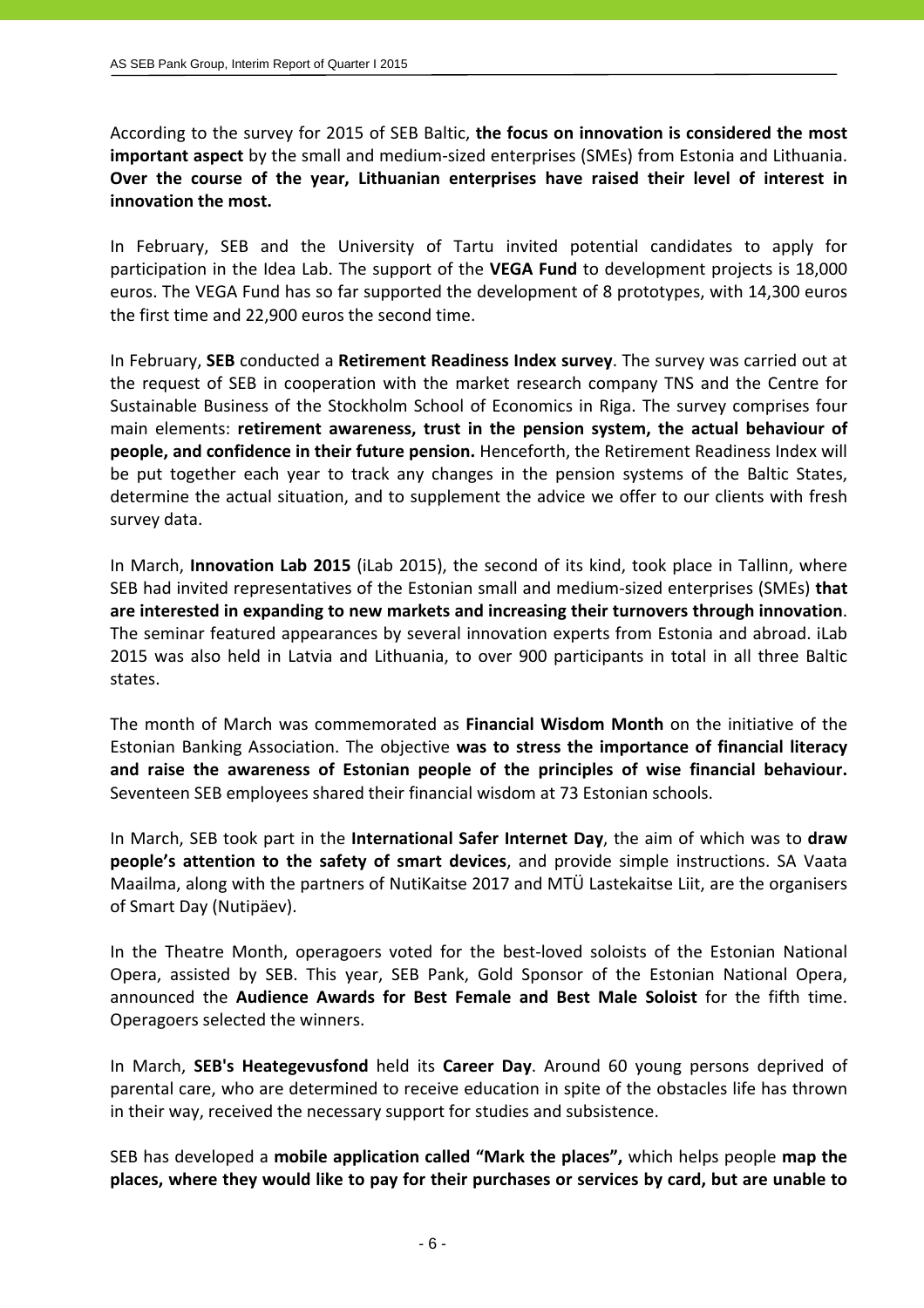**do so today.** The information collected helps companies assess the benefits of introducing card payments to their business opportunities.

For the sixth consecutive year, **SEB participated in the Earth Hour**. The aim of this movement is to draw wider attention to climate change and global warming. WWF leads the global movement.

The more than 889 900 customers of SEB Pank Group are served by 1083 employees. The customers are served through many different channels such as 26 branch offices, 220 on‐line post offices, 252 ATMs, 9295 POS-terminals. There are more than 536 800 debit and credit cards in use. In addition, over 78% of our customers use internet bank services.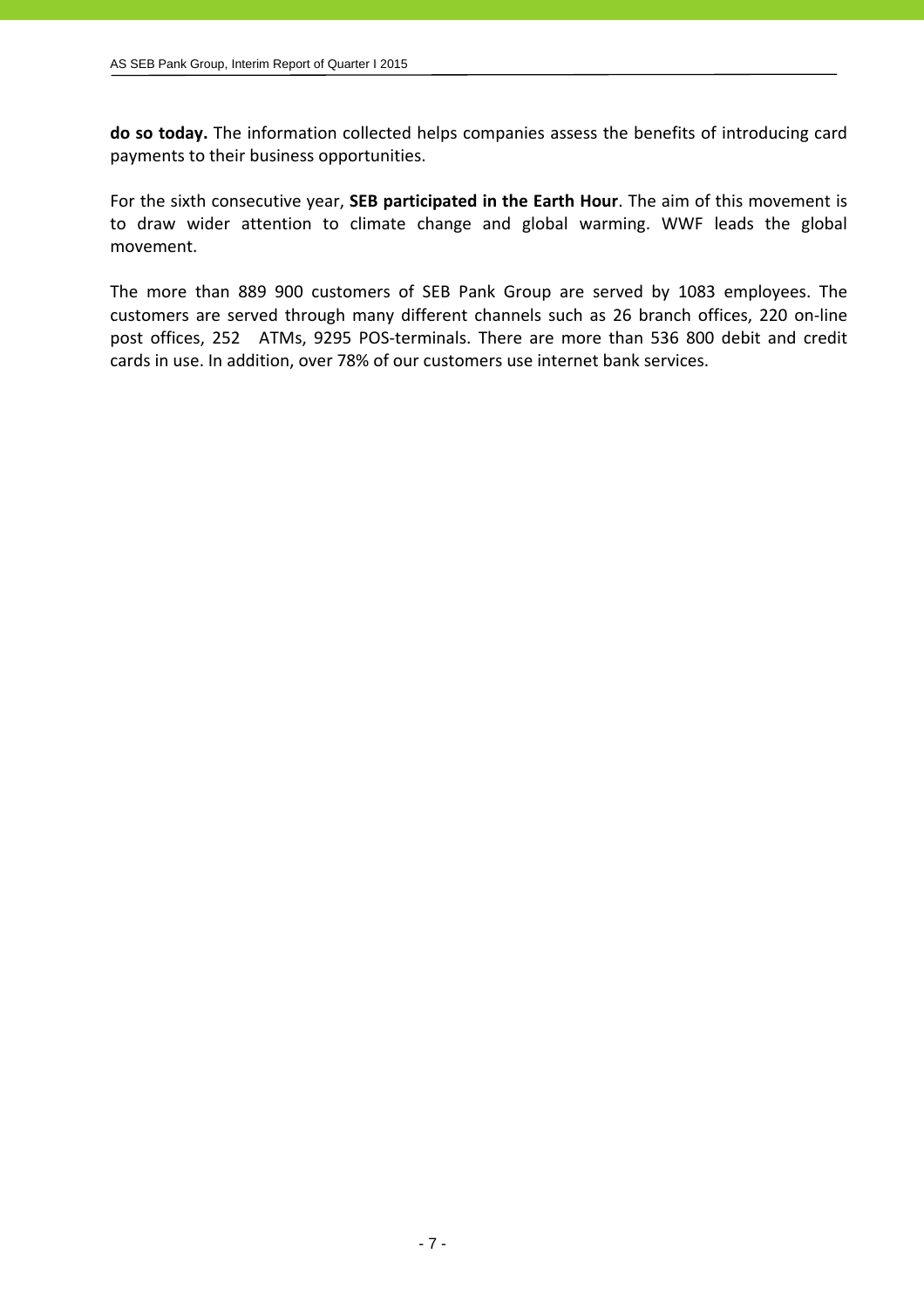#### **3. Capital adequacy**

(millions of EUR)

|        | <b>CAPITAL BASE</b>                                    | 31.03.15 | 31.12.14 |
|--------|--------------------------------------------------------|----------|----------|
|        | <b>OWN FUNDS</b>                                       | 844.4    | 848.8    |
| 1.     | TIER 1 CAPITAL                                         | 843.0    | 843.3    |
| 1.1.   | <b>COMMON EQUITY TIER 1 CAPITAL</b>                    | 843.0    | 843.3    |
| 1.1.1. | Capital instruments eligible as CET1 Capital           | 128.8    | 128.8    |
|        | Paid up capital instruments                            | 42.5     | 42.5     |
|        | Share premium                                          | 86.3     | 86.3     |
|        | 1.1.2. Retained earnings*                              | 695.9    | 695.9    |
|        | 1.1.3. Accumulated other comprehensive income          | 1.0      | 0.7      |
|        | 1.1.4. Other reserves                                  | 19.4     | 19.4     |
|        | 1.1.5. Adjustments to CET1 due to prudential filters   | $-0.1$   | $-0.1$   |
|        | 1.1.6. (-) Intangible assets                           | $-1.8$   | $-1.1$   |
|        | 1.1.7. Other transitional adjustments to CET1 Capital  | $-0.2$   | $-0.3$   |
| 2.     | TIER 2 CAPITAL                                         | 1.4      | 5.5      |
|        | IRB Excess of provisions over expected losses eligible | 1.4      | 5.5      |

|      |                                                                                         |            | Capital  |             | Capital  |
|------|-----------------------------------------------------------------------------------------|------------|----------|-------------|----------|
|      |                                                                                         |            | require- |             | require- |
|      |                                                                                         |            | ments    |             | ments    |
|      | RISK WEIGHTED ASSETS (RWA)                                                              | 31.03.15   | (8%)     | 31.12.14    | (8%)     |
|      | <b>TOTAL RISK EXPOSURE AMOUNT</b>                                                       | 2 2 1 8 .5 | 177.5    | 2 005.5     | 160.4    |
| 1.   | RISK WEIGHTED EXPOSURE AMOUNTS FOR CREDIT, COUNTERPARTY CREDIT AND                      |            |          |             |          |
|      | <b>DILUTION RISKS AND FREE DELIVERIES</b>                                               | 2051.4     | 164.1    | 1849.2      | 147.9    |
| 1.1. | Standardised approach (SA)                                                              | 200.2      | 16.0     | 201.7       | 16.1     |
|      | Public sector entities                                                                  | 0.7        | 0.1      | 0.7         | 0.1      |
|      | Retail                                                                                  | 161.7      | 12.9     | 163.1       | 13.0     |
|      | Secured by mortgages on immovable property                                              | 0.9        | 0.1      | 0.9         | 0.1      |
|      | Exposures in default                                                                    | 1.9        | 0.2      | 1.8         | 0.1      |
|      | Collective investments undertakings (CIU)                                               | 5.4        | 0.4      | 5.1         | 0.4      |
|      | Equity                                                                                  | 1.1        | 0.1      | 1.1         | 0.1      |
|      | Other items                                                                             | 28.5       | 2.3      | 29.0        | 2.3      |
| 1.2. | Internal ratings based Approach (IRB)                                                   | 1851.2     | 148.1    | 1647.5      | 131.8    |
|      | 1.2.1. IRB approaches when neither own estimates of LGD nor Conversion Factors are used | 1 544.3    | 123.5    | 1 3 2 8 . 7 | 106.3    |
|      | Institutions                                                                            | 166.1      | 13.3     | 19.2        | 1.5      |
|      | Corporates - SME                                                                        | 787.8      | 63.0     | 744.0       | 59.5     |
|      | Corporates - Specialised Lending                                                        | 65.3       | 5.2      | 67.3        | 5.4      |
|      | Corporates - Other                                                                      | 525.1      | 42.0     | 498.2       | 39.9     |
|      | 1.2.2. IRB approaches when own estimates of LGD and/or Conversion Factors are used      | 306.9      | 24.6     | 318.8       | 25.5     |
|      | Retail - Secured by real estate SME                                                     | 14.3       | 1.1      | 11.6        | 0.9      |
|      | Retail - Secured by real estate non-SME                                                 | 222.8      | 17.8     | 221.3       | 17.7     |
|      | Retail - Qualifying revolving                                                           | 2.2        | 0.2      | 2.2         | 0.2      |
|      | Retail - Other SME                                                                      | 18.2       | 1.5      | 33.1        | 2.6      |
|      | Retail - Other non-SME                                                                  | 49.4       | 4.0      | 50.6        | 4.0      |
| 2.   | TOTAL RISK EXPOSURE AMOUNT FOR POSITION, FOREIGN EXCHANGE AND                           |            |          |             |          |
|      | <b>COMMODITIES RISKS</b>                                                                | 15.1       | 1.2      | 8.9         | 0.7      |
| з.   | TOTAL RISK EXPOSURE AMOUNT FOR OPERATIONAL RISK (AMA)                                   | 147.5      | 11.8     | 142.4       | 11.4     |
| 4.   | TOTAL RISK EXPOSURE AMOUNT FOR CREDIT VALUATION ADJUSTMENT                              | 4.5        | 0.4      | 5.0         | 0.4      |

\* Dividends, paid for 2014, have been deducted from retained earnings.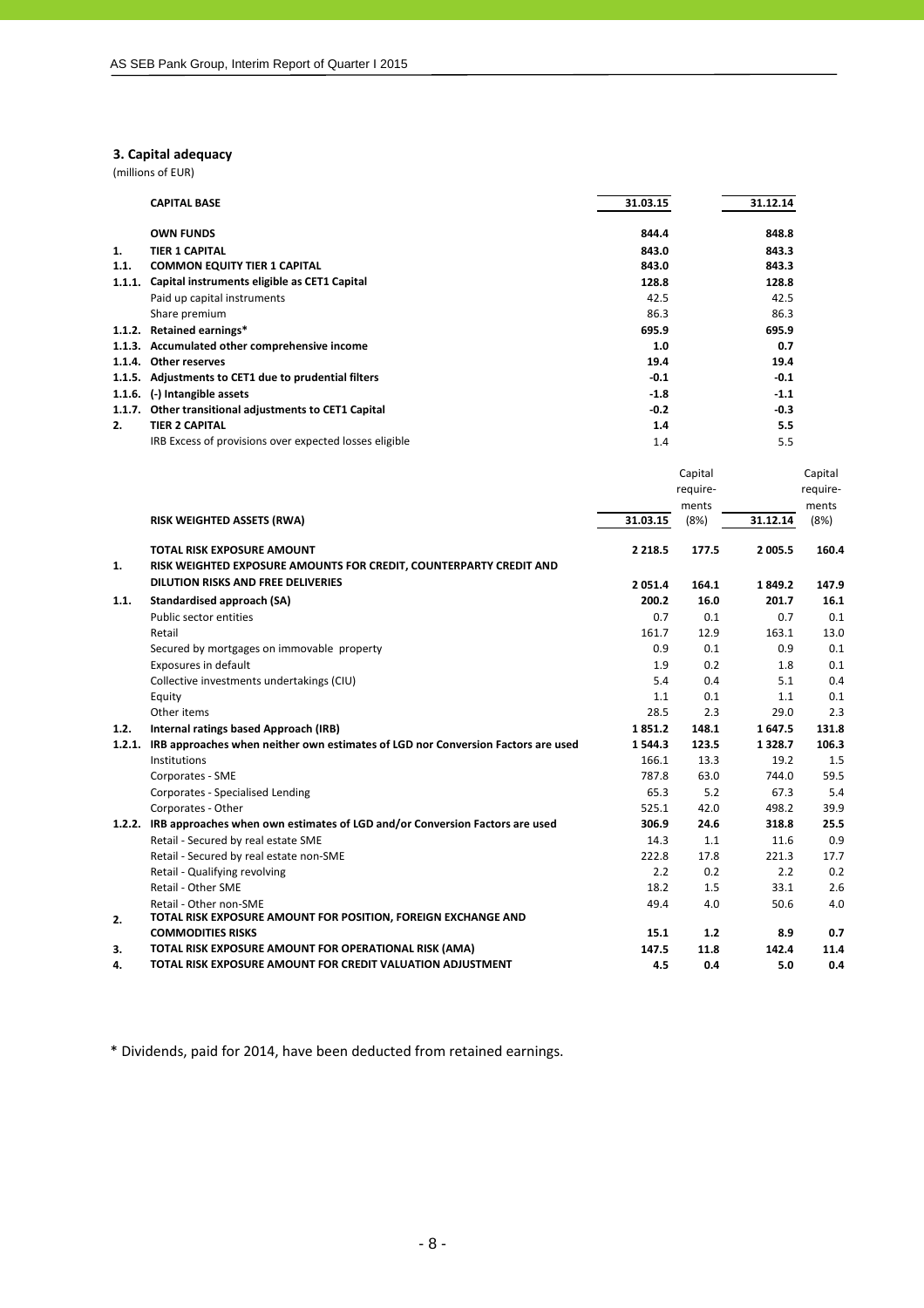#### **CAPITAL RATIOS**

| -----------                                                                                                        |            |           |
|--------------------------------------------------------------------------------------------------------------------|------------|-----------|
|                                                                                                                    | 31.03.15   | 31.12.14  |
| TOTAL RISK EXPOSURE AMOUNT Basel III (without additional risk exposure amount due to application of Basel I floor) | 2 2 1 8 .5 | 2 0 0 5.5 |
| Own fund requirement                                                                                               | 177.5      | 160.4     |
| Total capital ratio                                                                                                | 38.06%     | 42.32%    |
| Tier 1 Capital ratio                                                                                               | 38.00%     | 42.04%    |
| CET1 Capital ratio                                                                                                 | 38.00%     | 42.04%    |
| Tier 2 Capital ratio                                                                                               | 0.06%      | 0.27%     |
| TOTAL RISK EXPOSURE AMOUNT Basel III (with additional risk exposure amount due to application of Basel I floor)    | 3 5 4 1.4  | 3 3 7 0.8 |
| Own fund requirement                                                                                               | 283.3      | 269.7     |
| Total capital ratio                                                                                                | 23.84%     | 25.18%    |
| Tier 1 Capital ratio                                                                                               | 23.80%     | 25.02%    |
| CET1 Capital ratio                                                                                                 | 23.80%     | 25.02%    |
| Tier 2 Capital ratio                                                                                               | 0.04%      | 0.16%     |

#### **MEMBERS OF CONSOLIDATION GROUP, INCLUDED TO CAPITAL ADEQUACY CALCULATION**

AS SEB Pank AS SEB Liising Group AS SEB Varahaldus

# **CAPITAL REQUIREMENTS AND BUFFERS**

(millions of EUR)

| Capital        | Capital<br>amount | <b>Total risk</b><br>exposure<br>amount * |      | Base capital<br>requirement | $Surplus(+)$<br>Deficit(-)<br>of base capital | Capital<br>adeguacy<br>ratio |      | Capital<br>conservation<br>buffer |    | Systemic risk<br>buffer | Capital requirements<br>total,<br>incl. buffers |                    | $Surplus(+)$<br>Deficit(-)<br>of capital,<br>incl. buffers |
|----------------|-------------------|-------------------------------------------|------|-----------------------------|-----------------------------------------------|------------------------------|------|-----------------------------------|----|-------------------------|-------------------------------------------------|--------------------|------------------------------------------------------------|
|                |                   | $\overline{2}$                            | 3    | $4=2\times3$                | $5 = 1 - 4$                                   | $6=1/2$                      | 7    | $8=2\times7$                      | 9  | $10 = 2 \times 9$       | $11 = 3 + 7 + 9$                                | $12 = 2 \times 11$ | $13 = 1 - 12$                                              |
| 31.03.15       |                   |                                           |      |                             |                                               |                              |      |                                   |    |                         |                                                 |                    |                                                            |
| Total capital  | 844.4             | 2 2 1 8 .5                                | 8%   | 177.5                       | 666.9                                         | 38.06%                       | 2.5% | 55.5                              | 2% | 44.4                    | 12.5%                                           | 277.3              | 567.1                                                      |
| Tier 1 capital | 843.0             | 2 2 1 8 .5                                | 6%   | 133.1                       | 709.9                                         | 38.00%                       | 2.5% | 55.5                              | 2% | 44.4                    | 10.5%                                           | 232.9              | 610.1                                                      |
| CET1 capital   | 843.0             | 2 2 1 8 .5                                | 4.5% | 99.8                        | 743.2                                         | 38.00%                       | 2.5% | 55.5                              | 2% | 44.4                    | 9%                                              | 199.7              | 643.3                                                      |
| 31.12.14       |                   |                                           |      |                             |                                               |                              |      |                                   |    |                         |                                                 |                    |                                                            |
| Total capital  | 848.8             | 2 0 0 5.5                                 | 8%   | 160.4                       | 688.4                                         | 42.32%                       | 2.5% | 50.1                              | 2% | 40.1                    | 12.5%                                           | 250.7              | 598.1                                                      |
| Tier 1 capital | 843.3             | 2 0 0 5.5                                 | 6%   | 120.3                       | 723.0                                         | 42.04%                       | 2.5% | 50.1                              | 2% | 40.1                    | 10.5%                                           | 210.6              | 632.7                                                      |
| CET1 capital   | 843.3             | 2 0 0 5.5                                 | 4.5% | 90.2                        | 753.1                                         | 42.04%                       | 2.5% | 50.1                              | 2% | 40.1                    | 9%                                              | 180.5              | 662.8                                                      |

\* Total risk exposure amount without additional risk exposure amount due to application of Basel I floor

#### **LEVERAGE RATIO**

|                                                                                                | 31.03.15 | 31.12.14 |
|------------------------------------------------------------------------------------------------|----------|----------|
| Exposure measure for leverage ratio calculation                                                | 6085     | 6 1 3 2  |
| of which on balance sheet items                                                                | 5023     | 5 1 8 2  |
| of which off balance sheet items                                                               | 1061     | 949      |
| Leverage ratio<br>.<br>$\sim$<br>$\cdots$<br>$\cdots$<br>$\sim$ $\sim$ $\sim$<br>$\sim$ $\sim$ | 13.8%    | 13.2%    |

Calculated as the simple arithmetic mean of the monthly leverage ratios over a quarter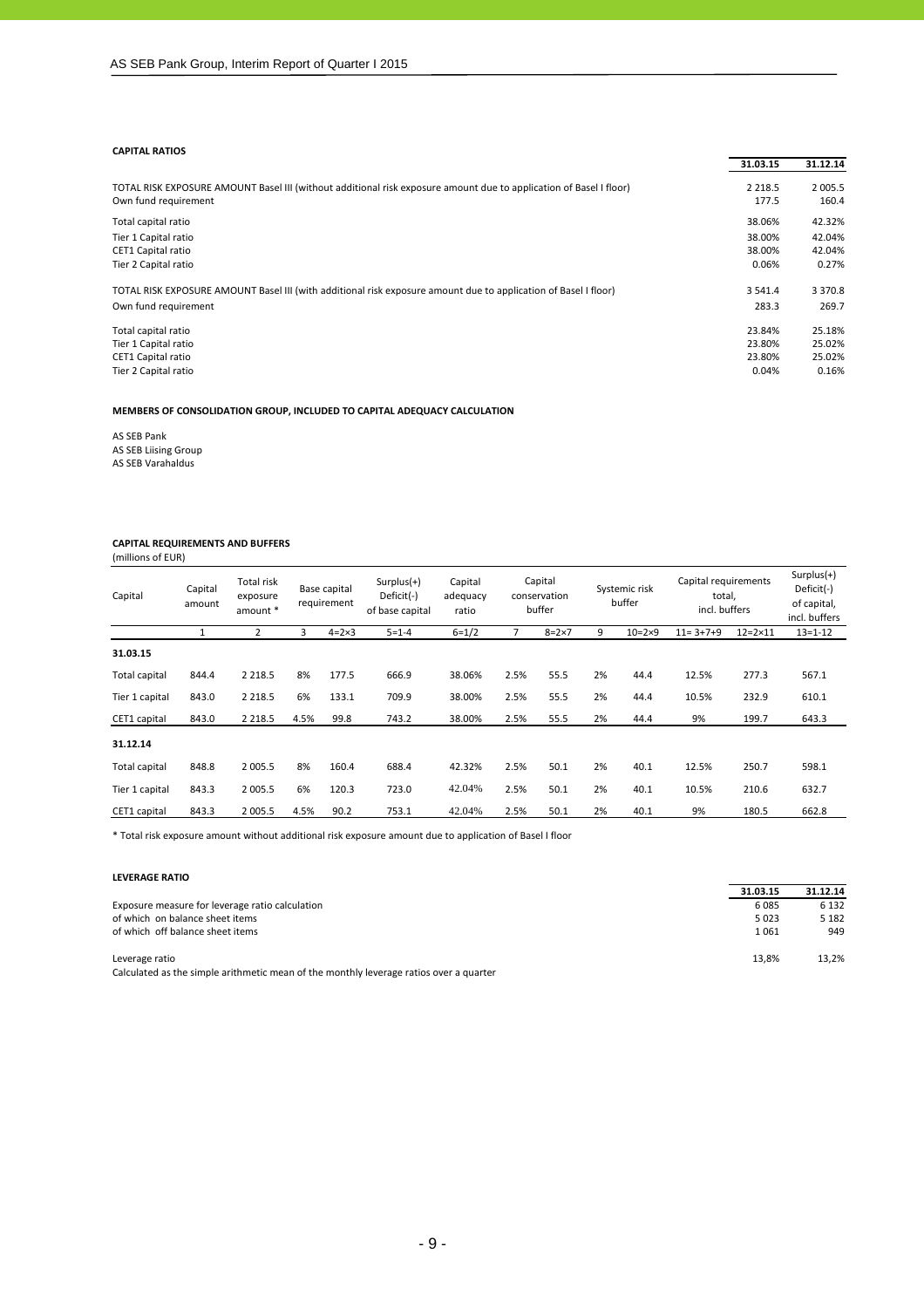| 4. Risk concentration                                                                                                   |          |          |          |
|-------------------------------------------------------------------------------------------------------------------------|----------|----------|----------|
| (millions of EUR)                                                                                                       | 31.03.15 | 31.12.14 | 31.03.14 |
| Total claims against persons associated with the credit institution's<br>consolidation group                            | 7.2      | 7.4      | 1.7      |
| The share of claims of the persons associated with the credit institution's<br>consolidation group in net own funds, %, | 0.85     | 0.87     | 0.22     |
| Total of large exposure claims                                                                                          | 322.3    | 283.0    | 361.3    |
| The share of large exposure claims in net own funds, %                                                                  | 38.17    | 33.34    | 46.53    |
| Number of large exposure customers                                                                                      | 5        | 5        |          |

**5. Key figures**

| (millions of EUR)                       |             |           |             |
|-----------------------------------------|-------------|-----------|-------------|
|                                         | 31.03.15    | 31.12.14  | 31.03.14    |
| Net profit                              | 19.2        | 79.4      | 20.0        |
| Average equity                          | 859.6       | 814.7     | 784.7       |
| Return on equity (ROE), %               | 8.93        | 9.75      | 10.19       |
| Average assets                          | 5 103.8     | 4 8 1 2.9 | 4 6 5 3 . 2 |
| Return on assets (ROA), %               | 1.50        | 1.65      | 1.72        |
| Net interest income                     | 20.5        | 86.4      | 20.8        |
| Average interest earning assets         | 4 9 7 3 . 2 | 4 687.8   | 4 5 3 6 . 1 |
| Net interest margin (NIM), %            | 1.65        | 1.84      | 1.83        |
| Spread, %                               | 1.60        | 1.78      | 1.76        |
| Cost / Income ratio, %                  | 44.0        | 41.7      | 42.6        |
| Ratio of individually impaired loans, % | 0.61        | 0.76      | 0.68        |

#### **Explanations**

Return on equity (ROE) = Net profit/Average equity \* 100 Average equity = (Equity of current year end + Equity of previous year end)/2 Return on assets (ROA) = Net profit/Average assets \* 100 Average assets = (Assets of current year end + Assets of previous year end)/2 Cost of interest bearing liabilities = Interest expenses/Average interest bearing liabilities \*100 Cost/Income Ratio = Total Operating Expenses/Total Income \* 100 Spread = Yield on interest earning assets ‐ Cost of interest bearing liabilities Ratio of individually impaired loans = Individually impaired loans/Loans to customers and credit institutions\* 100 Net interest margin (NIM) = Net interest income/Average interest earning assets \* 100 Yield on interest earning assets = Interest income/Average interest earning assets \*100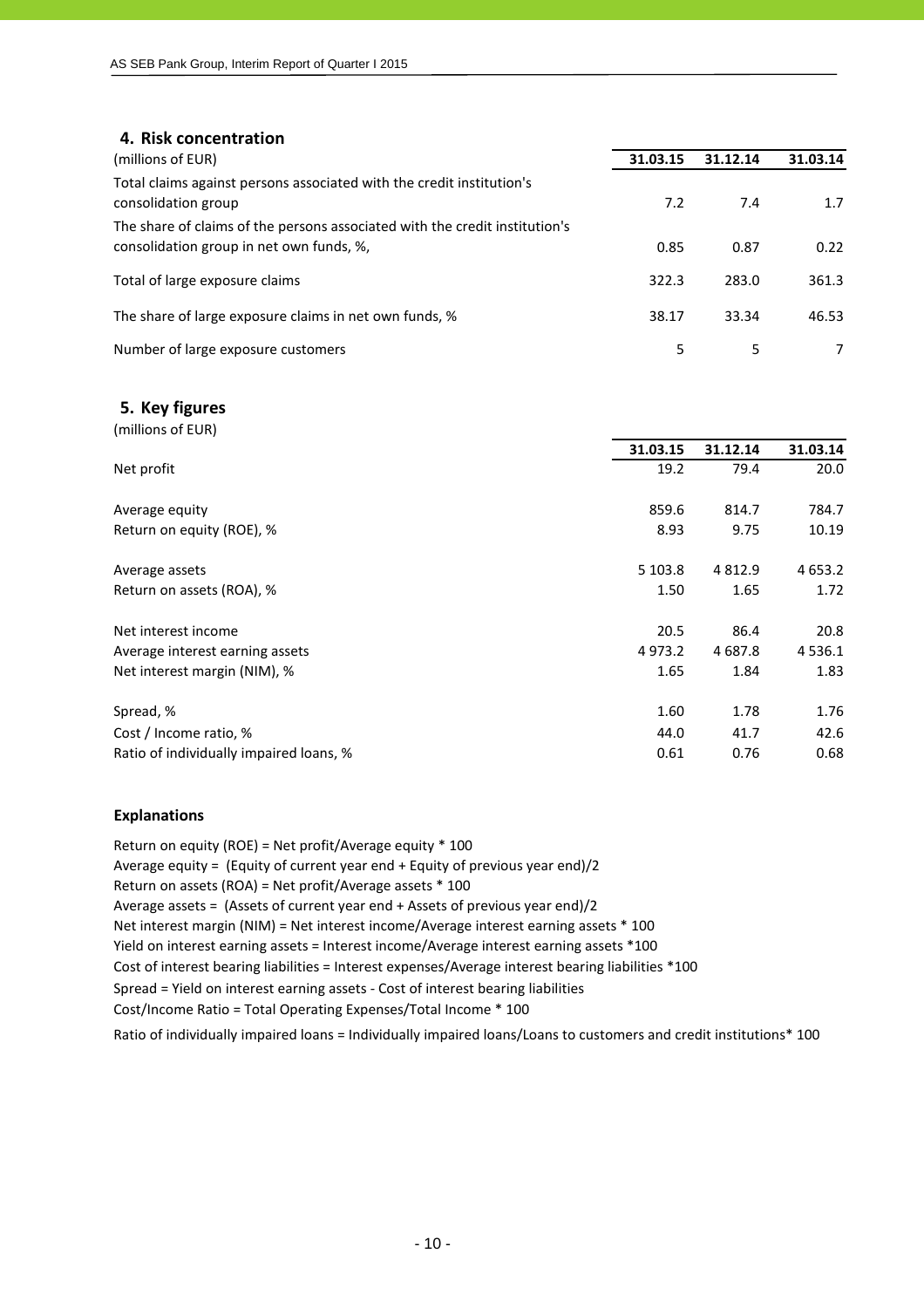#### **Interest earning assets:**

Balances with central bank Loans and advances to credit institutions Loans and advances to customers Debt securities and other fixed income securities

(all without accrued interests)

#### **Interest bearing liabilities:**

Due to credit institutions Due to customers (all without accrued interests)

#### **Total Operating Expenses:**

Personnel expenses Other expenses Depreciation, amortisation and impairment of tangible and intangible assets

#### **Total Income:**

Net interest income Net fee and commission income Net income from foreign exchange Gains less losses from financial assets at fair value through profit or loss Income from dividends Gains less losses from investment securities Share of profit of associates Other income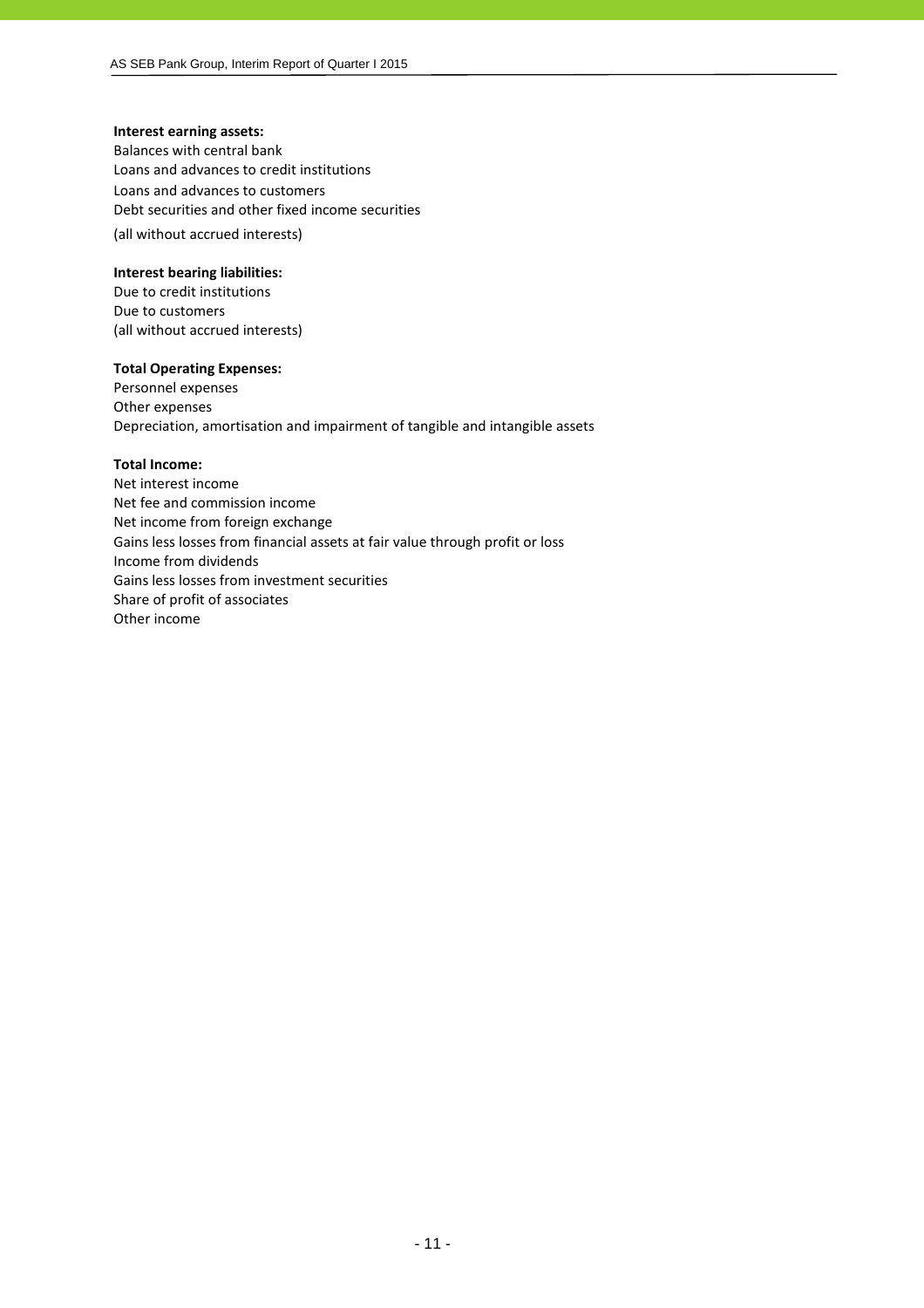## **III. Consolidated financial statements**

# **1. Consolidated income statement**

(millions of EUR)

|                                                                              |             | 2015              | 2014        |
|------------------------------------------------------------------------------|-------------|-------------------|-------------|
|                                                                              | <b>Note</b> | 3 months 3 months |             |
| Interest and similar income                                                  | 3           | 23.4              | 24.6        |
| Interest expenses and similar charges                                        | 4           | $-2.9$            | $-3.8$      |
| Net Interest Income                                                          |             | 20.5              | 20.8        |
| Fee and commission income                                                    | 5           | 15.3              | 13.8        |
| Fee and commission expense                                                   | 6           | $-3.9$            | $-3.6$      |
| Net fee and commission income                                                |             | 11.4              | 10.2        |
| Net income from foreign exchange                                             |             | 1.3               | 1.1         |
| Gains less losses from financial assets at fair value through profit or loss |             | 0.3               | $-0.1$      |
| Gains less losses from investment securities                                 |             | $-0.5$            | $-0.5$      |
| Other income                                                                 |             | 0.2               | 0.2         |
| Personnel expenses                                                           |             | $-9.4$            | $-8.0$      |
| Other expenses                                                               |             | $-4.3$            | $-4.7$      |
| Depreciation, amortisation and impairment of tangible and intangible assets  |             | $-1.0$            | $-0.8$      |
| Profit before impairment losses on loans and advances                        |             | 18.5              | 18.2        |
| Impairment losses on loans and advances                                      | 7           | 2.9               | 1.8         |
| Profit before income tax<br>Income tax                                       |             | 21.4<br>$-2.2$    | 20.0<br>0.0 |
| Net profit                                                                   |             | 19.2              | 20.0        |
| Profit attributable to the sole equity holder                                |             | 19.2              | 20.0        |
|                                                                              |             |                   |             |

#### **2. Consolidated statement of comprehensive income**

| (millions of EUR)                                                    | 2015 | 2014              |
|----------------------------------------------------------------------|------|-------------------|
|                                                                      |      | 3 months 3 months |
| Net profit                                                           | 19.2 | 20.0              |
| Other comprehensive income/expense                                   |      |                   |
| Items that may subsequently be reclassified to the income statement: |      |                   |
| Revaluation of available-for-sale financial assets                   | 0.3  | 0.1               |
| Total other comprehensive income/expense                             | 0.3  | 0.1               |
| Total comprehensive income                                           | 19.5 | 20.1              |
| Sole equity holder of the parent entity (total)                      | 19.5 | 20.1              |
| -Total comprehensive income from continued operations                | 19.5 | 20.1              |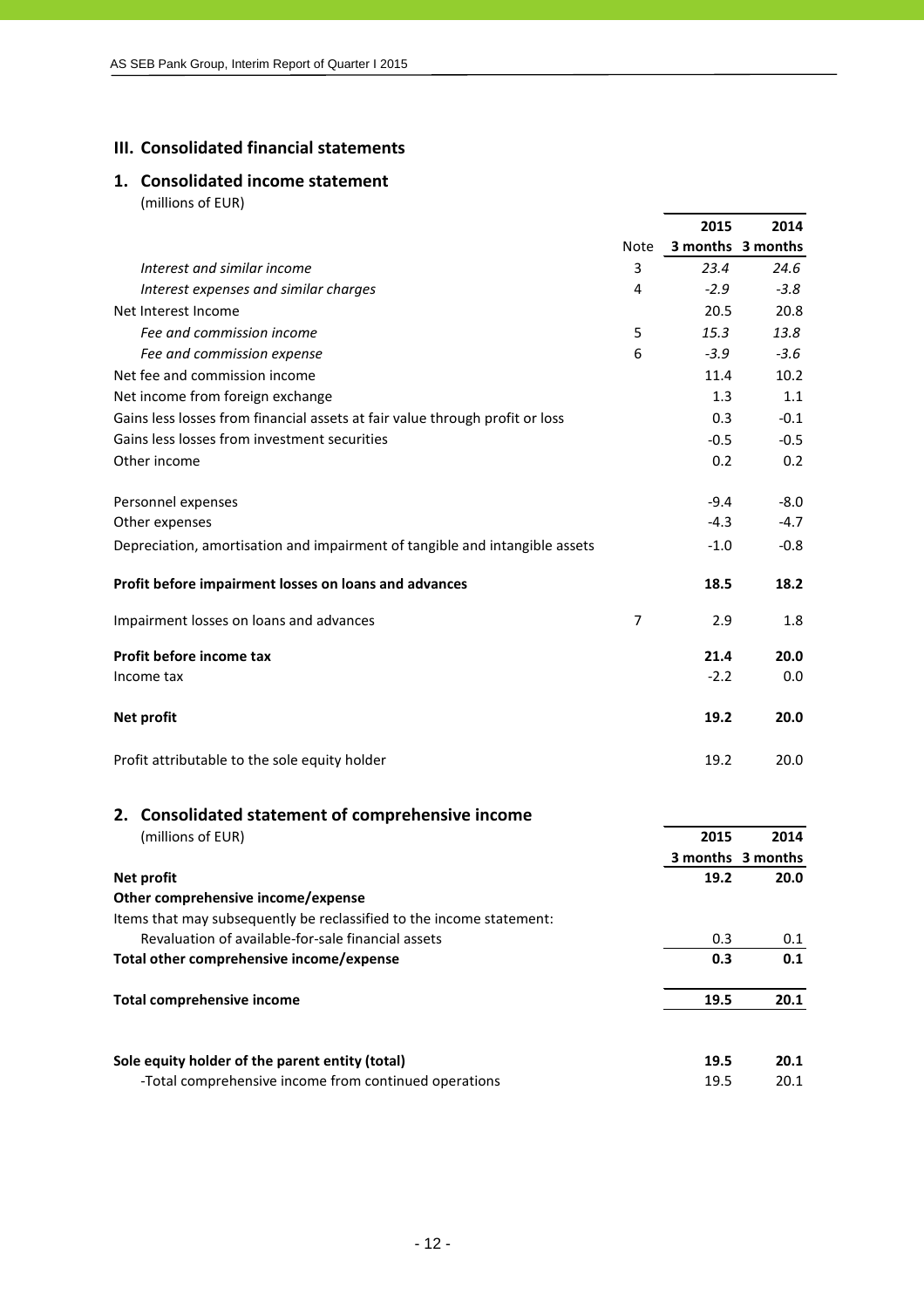# **3. Consolidated statement of financial position**

|                                                                               | 31.03.15 | 31.12.14    |
|-------------------------------------------------------------------------------|----------|-------------|
| <b>ASSETS</b>                                                                 |          |             |
| Cash                                                                          | 41.7     | 43.4        |
| Balances with central bank                                                    | 70.0     | 940.0       |
| Loans and advances to credit institutions                                     | 755.7    | 53.0        |
| Loans and advances to customers                                               | 3 9 68.9 | 3 9 6 3 . 4 |
| Financial assets held for trading                                             | 24.5     | 28.7        |
| Financial assets designated at fair value through profit or loss at inception | 102.2    | 102.2       |
| Available-for-sale financial assets                                           | 5.5      | 5.2         |
| Other assets                                                                  | 43.9     | 34.8        |
| Investments in associates                                                     | 0.8      | 0.8         |
| Intangible assets                                                             | 1.8      | 1.1         |
| Property, plant and equipment                                                 | 9.7      | 10.2        |
| <b>TOTAL ASSETS</b>                                                           | 5 0 24.7 | 5 182.8     |

| LIABILITIES AND SHAREHOLDERS' EQUITY                       |             |            |
|------------------------------------------------------------|-------------|------------|
| Due to credit institutions                                 | 907.6       | 1 0 3 3 .5 |
| Due to customers                                           | 3 1 6 1 . 1 | 3 188.7    |
| Other liabilities                                          | 67.0        | 78.0       |
| Financial liabilities at fair value through profit or loss | 24.2        | 27.5       |
| Provisions                                                 | 0.3         | 0.3        |
| <b>Total Liabilities</b>                                   | 4 160.2     | 4 3 2 8 .0 |
|                                                            |             |            |
| Share capital                                              | 42.5        | 42.5       |
| Share premium                                              | 86.3        | 86.3       |
| Other reserves                                             | 20.4        | 20.1       |
| Retained earnings                                          | 715.3       | 705.9      |
| <b>Total shareholders' equity</b>                          | 864.5       | 854.8      |
| <b>TOTAL LIABILITIES AND SHAREHOLDERS' EQUITY</b>          | 5 0 24.7    | 5 182.8    |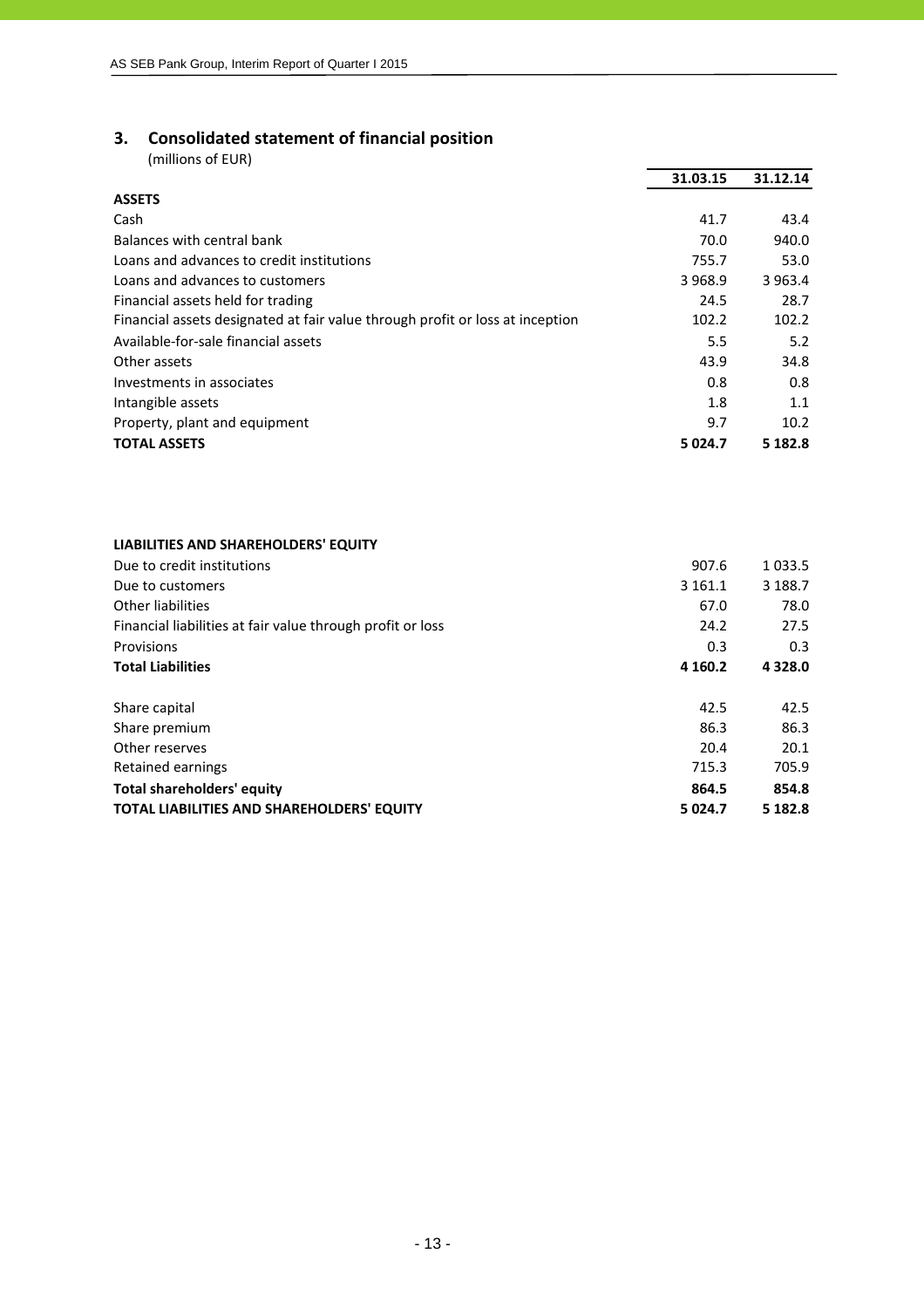#### **4. Consolidated cash flow statement**

|                                                                                             | 2015     | 2014     |
|---------------------------------------------------------------------------------------------|----------|----------|
|                                                                                             | 3 months | 3 months |
| I. Cash flows from operating activities                                                     |          |          |
| Interest received                                                                           | 23.4     | 24.2     |
| Interest paid                                                                               | $-2.6$   | $-3.2$   |
| Fee and commission received                                                                 | 15.2     | 13.7     |
| Fee and commission paid                                                                     | $-3.9$   | $-3.6$   |
| Net trading income and other operating income                                               | 1.5      | 0.6      |
| Personnel expenses and other operating expenses                                             | $-13.6$  | $-12.3$  |
| Income tax paid                                                                             | $-2.2$   | 0.0      |
| Cash flows from operating activities before changes in the operating assets and liabilities | 17.8     | 19.4     |
| Changes in operating assets:                                                                |          |          |
| Loans and advances to credit institutions and mandatory reserve in central bank             | $-13.3$  | $-1.6$   |
| Loans and advances to customers                                                             | $-2.8$   | $-5.6$   |
| Other assets                                                                                | 6.5      | 0.8      |
| <b>Changes of operating liabilities:</b>                                                    |          |          |
| Due to credit institutions                                                                  | $-139.0$ | 406.3    |
| Due to customers                                                                            | $-27.4$  | $-4.6$   |
| <b>Other liabilities</b>                                                                    | $-1.6$   | $-1.9$   |
| Cash flow from (used in) operating activities                                               | $-159.8$ | 412.8    |
| II. Cash flows from investing activities                                                    |          |          |
| Purchase of investment properties, tangible and intangible assets                           | $-1.2$   | $-1.6$   |
| Cash flow from (used in) investing activities                                               | $-1.2$   | $-1.6$   |
| III. Cash flows from financing activities                                                   |          |          |
| Dividends paid                                                                              | $-10.0$  | 0.0      |
| Cash used in financing activities                                                           | $-10.0$  | 0.0      |
| Net decrease/increase in cash and cash equivalents                                          | $-171.0$ | 411.2    |
| Cash and cash equivalents at the beginning of period                                        | 1 105.0  | 501.6    |
| Effect of exchange rate changes on cash and cash equivalents                                | 0.1      | 0.0      |
| Cash and cash equivalents at the end of period                                              | 934.1    | 912.8    |

| Cash and cash equivalents includes:                      | 31.03.15 | 31.03.14 |
|----------------------------------------------------------|----------|----------|
| Cash on hand                                             | 41.7     | 39.6     |
| Balances with the central bank without mandatory reserve | 35.0     | 37.1     |
| Liquid deposits in other credit institutions             | 755.1    | 638.2    |
| Trading portfolio and liquidity securities               | 102.3    | 197.9    |
|                                                          | 934.1    | 912.8    |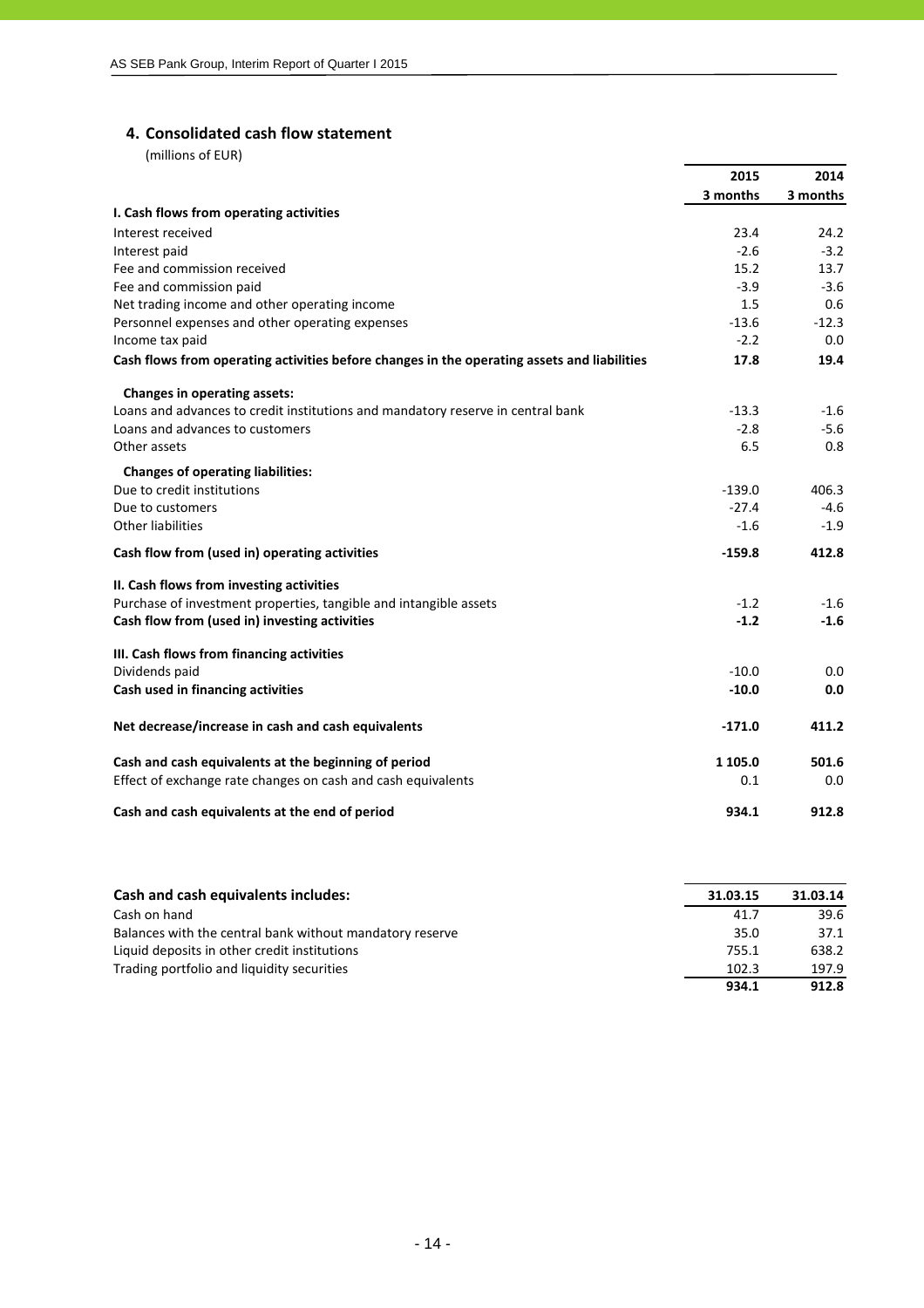# **5. Changes in consolidated shareholders' equity**

|                                                                           | <b>Share</b> | <b>Share</b> |                 | <b>Retained</b> | <b>Total</b>  |
|---------------------------------------------------------------------------|--------------|--------------|-----------------|-----------------|---------------|
|                                                                           | capital      | premium      | <b>Reserves</b> | profit          | shareholders' |
| Year beginning 01.01.2014                                                 | 42.5         | 86.3         | 19.8            | 626.0           | 774.6         |
| Other                                                                     | 0.0          | 0.0          | 0.0             | 0.1             | 0.1           |
| Net profit                                                                | 0.0          | 0.0          | 0.0             | 20.0            | 20.0          |
| Other comprehensive income:<br>Net change in available-for-sale financial |              |              |                 |                 |               |
| assets                                                                    | 0.0          | 0.0          | 0.1             | 0.0             | 0.1           |
| Total other comprehensive income                                          | 0.0          | 0.0          | 0.1             | 0.0             | 0.1           |
| <b>Total comprehensive income</b>                                         | 0.0          | 0.0          | 0.1             | 20.0            | 20.1          |
| <b>Final balance 31.03.2014</b>                                           | 42.5         | 86.3         | 19.9            | 646.1           | 794.8         |
| Year beginning 01.01.2015                                                 | 42.5         | 86.3         | 20.1            | 705.9           | 854.8         |
| Dividend paid                                                             | 0.0          |              |                 | $-10.0$         | $-10.0$       |
| Other                                                                     | 0.0          | 0.0          | 0.0             | 0.1             | 0.1           |
| Net profit                                                                | 0.0          | 0.0          | 0.0             | 19.2            | 19.2          |
| Other comprehensive income:<br>Net change in available-for-sale financial |              |              |                 |                 |               |
| assets                                                                    | 0.0          | 0.0          | 0.3             | 0.0             | 0.3           |
| Total other comprehensive income                                          | 0.0          | 0.0          | 0.3             | 0.0             | 0.3           |
| <b>Total comprehensive income</b>                                         | 0.0          | 0.0          | 0.3             | 19.2            | 19.5          |
| <b>Final balance 31.03.2015</b>                                           | 42.5         | 86.3         | 20.4            | 715.2           | 864.4         |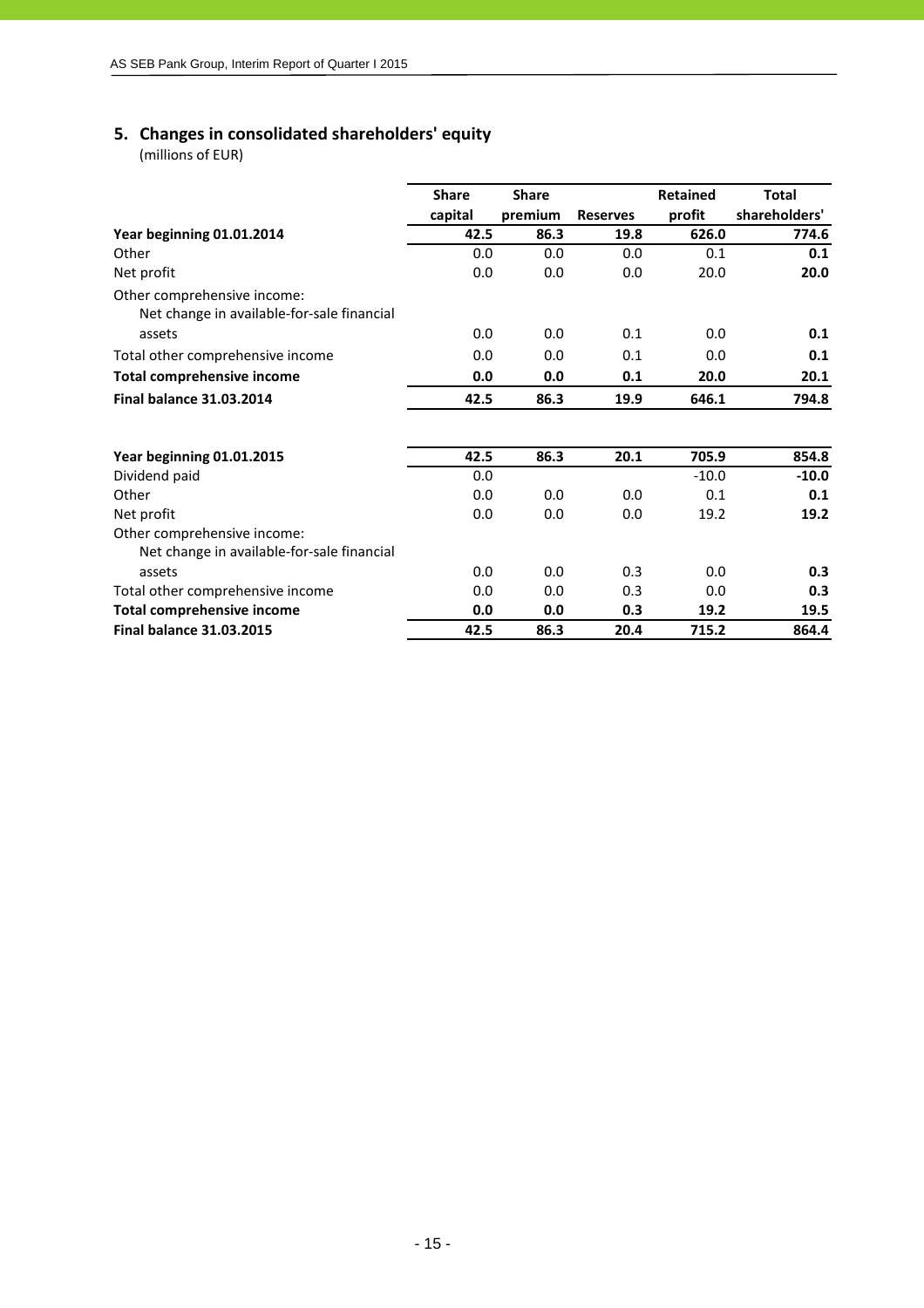#### **6. Contingent assets and liabilities and commitments**

(millions of EUR)

| 31.03.15                                                                                   |               | <b>Contract amount</b> | <b>Balance value</b> |                    |
|--------------------------------------------------------------------------------------------|---------------|------------------------|----------------------|--------------------|
|                                                                                            | <b>Assets</b> | <b>Liabilities</b>     | <b>Assets</b>        | <b>Liabilities</b> |
| 1. Irrevocable and revocable transactions                                                  | 7.5           | 1 0 24.2               | 0.0                  | 0.0                |
| 1.1. Guarantees and other similar off-balance sheet<br>irrovocable liabilitieas and claims | 2.5           | 296.9                  | 0.0                  | 0.0                |
| incl. financial quarantees                                                                 | 0.0           | 131.9                  | 0.0                  | 0.0                |
| 1.2. Loan commitments                                                                      | 5.0           | 727.3                  | 0.0                  | 0.0                |
| 1.3. Other revocable transactions                                                          | 0.0           | 0.0                    | 0.0                  | 0.0                |
| 2. Derivatives                                                                             | 616.6         | 615.5                  | 24.4                 | 24.2               |
| 2.1. Currency related derivatives                                                          | 246.8         | 245.9                  | 1.6                  | 0.8                |
| 2.2. Interest related derivatives                                                          | 357.7         | 357.7                  | 21.1                 | 21.4               |
| 2.3. Equity related derivatives*                                                           | 12.1          | 11.9                   | 1.7                  | 2.0                |
|                                                                                            | 624.1         | 1639.7                 | 24.4                 | 24.2               |

| 31.12.14                                            | <b>Contract amount</b> |                    | <b>Balance value</b> |                    |  |
|-----------------------------------------------------|------------------------|--------------------|----------------------|--------------------|--|
|                                                     | <b>Assets</b>          | <b>Liabilities</b> | <b>Assets</b>        | <b>Liabilities</b> |  |
| 1. Irrevocable and revocable transactions           | 5.8                    | 931.8              | 0.0                  | 0.0                |  |
| 1.1. Guarantees and other similar off-balance sheet |                        |                    |                      |                    |  |
| irrovocable liabilitieas and claims                 | 0.8                    | 240.5              | 0.0                  | 0.0                |  |
| incl. financial guarantees                          | 0.0                    | 80.3               | 0.0                  | 0.0                |  |
| 1.2. Loan commitments                               | 5.0                    | 691.3              | 0.0                  | 0.0                |  |
| 2. Derivatives                                      | 959.0                  | 956.8              | 28.7                 | 27.6               |  |
| 2.1. Currency related derivatives                   | 629.8                  | 627.8              | 3.4                  | 1.4                |  |
| 2.2. Interest related derivatives                   | 316.1                  | 316.1              | 24.0                 | 24.5               |  |
| 2.3. Equity related derivatives*                    | 13.1                   | 12.9               | $1.3\phantom{0}$     | 1.7                |  |
|                                                     | 964.8                  | 1888.6             | 28.7                 | 27.6               |  |

\* Derivative transactions are executed to cover the client's position and the derivative risks are not taken to own portfolio. All risks arising from these transactions are fully mitigated with parent company. The equity option prices are calculated using for all input data (e.g. underlying prices or volumes) either independently sourced input (e.g. the underlying prices) or an independent price verification is performed on the next day to compare the values to independently sourced market data (e.g. for volumes).

Pursuant to the Law of Obligations Act, the operating lease agreements, concluded by AS SEB Liising are partially related to a contingent liability, the likelihood and the amount of which cannot be reliably determined. According to the management of the company, based on the previous practice, realisation of the obligation is unlikely.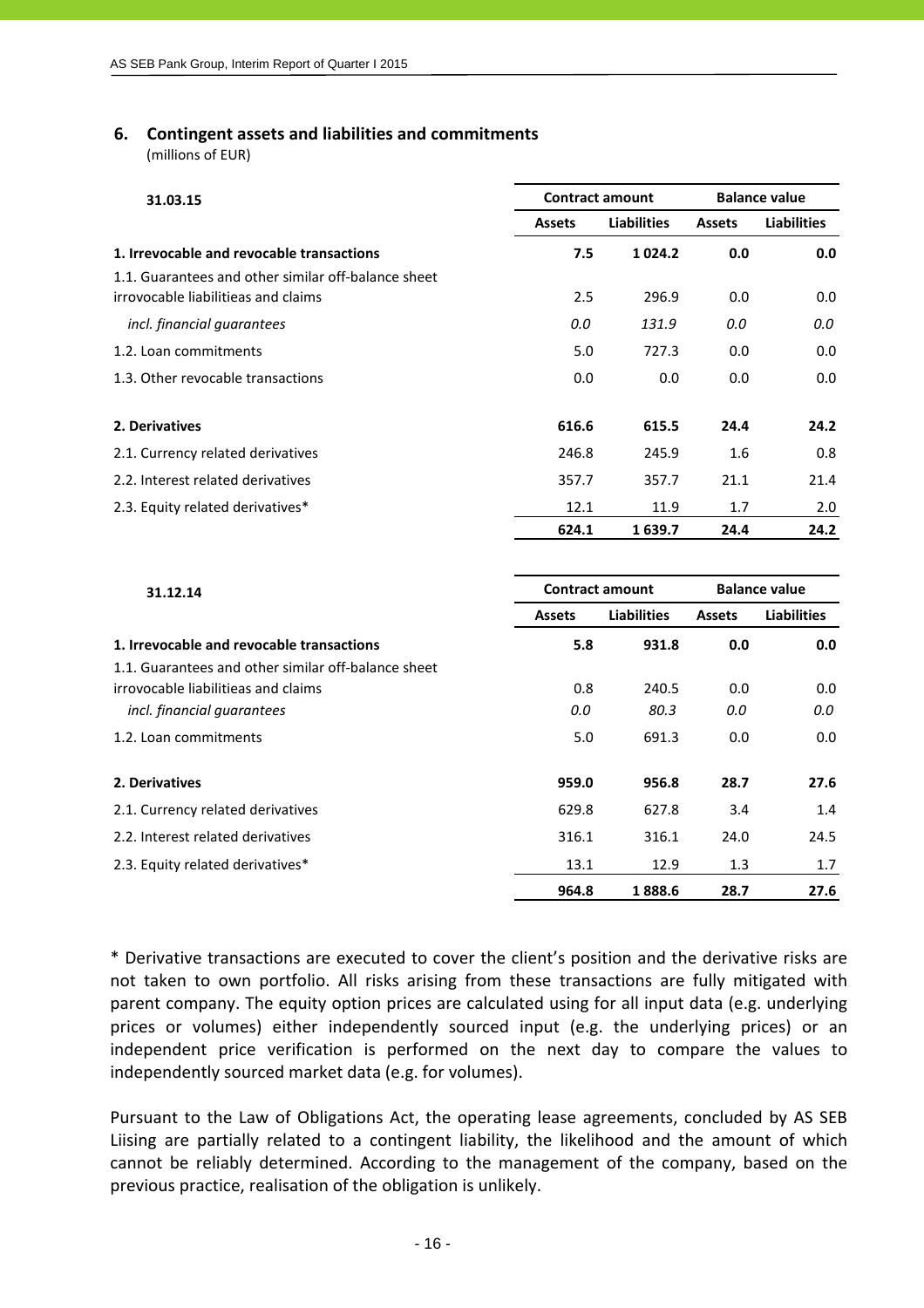# **Note 1 Accounting principles**

The interim report of AS SEB Pank Group for Quarter I 2015 has been prepared in conformity with International Accounting Standard IAS 34 "Interim Financial Reporting" and the disclosure requirements, established by Eesti Pank.

The accounting principles, used in the interim report of AS SEB Pank Group for Quarter I 2015 are in conformity with the accounting principles used in the annual report for the year ended on 31 December 2014.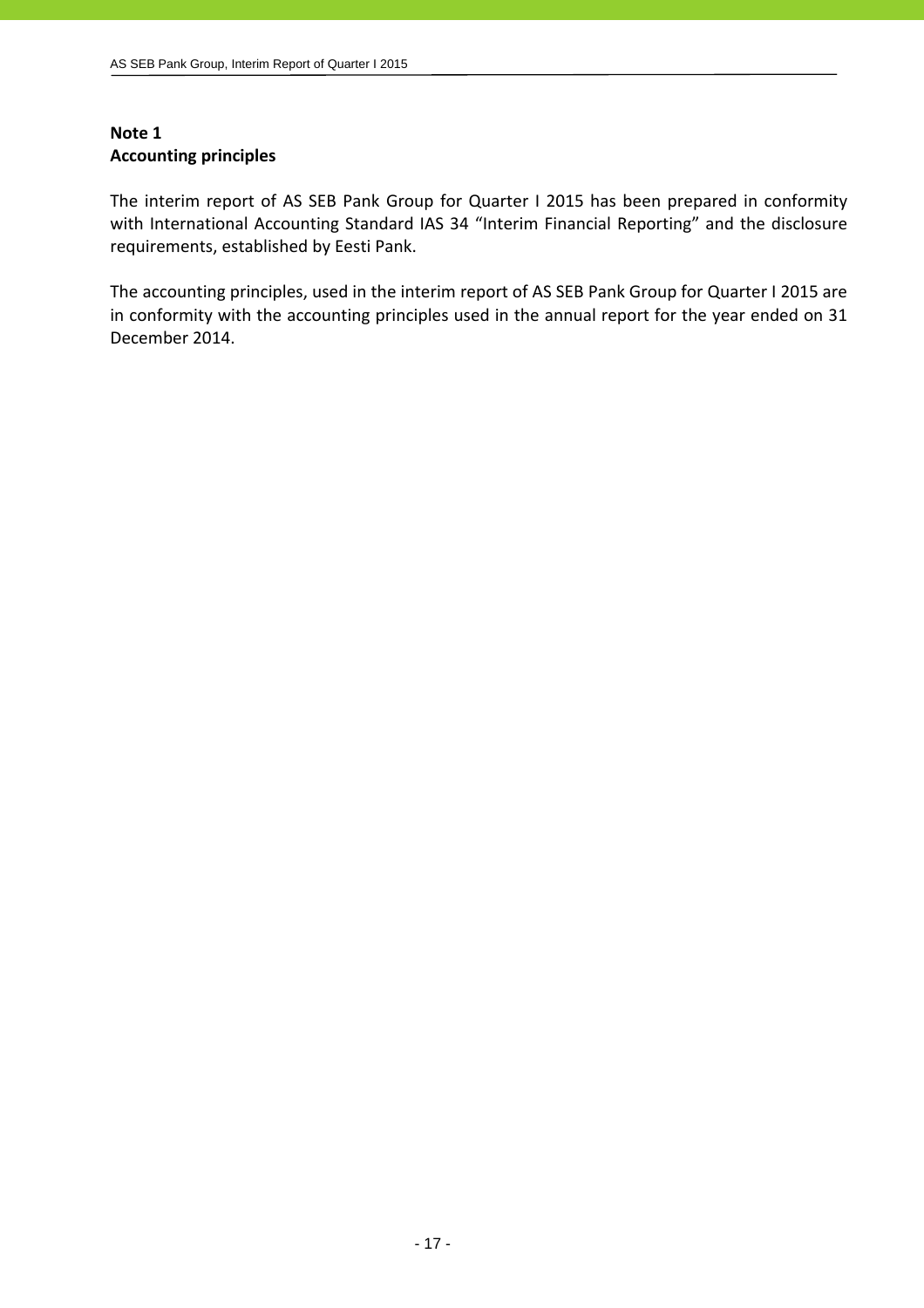# **Fair value of financial assets and liabilities**

(millions of EUR)

## **A) Financial instruments measured at fair value**

|                                                             |         |         |         | 31.03.15 |         |         |         | 31.12.14 |
|-------------------------------------------------------------|---------|---------|---------|----------|---------|---------|---------|----------|
|                                                             | Level 1 | Level 2 | Level 3 | Total    | Level 1 | Level 2 | Level 3 | Total    |
| Financial assets at fair value through profit and loss      |         |         |         |          |         |         |         |          |
| <b>Financial assets held for trading</b>                    | 0.1     | 24.4    | 0.0     | 24.5     | 0.3     | 28.5    | 0.0     | 28.8     |
| Derivatives                                                 | 0.0     | 24.4    | 0.0     | 24.4     | $0.2*$  | 28.5    | 0.0     | 28.7     |
| Financial assets designated at fair                         |         |         |         |          |         |         |         |          |
| value through profit or loss at                             |         |         |         |          |         |         |         |          |
| inception                                                   | 102.2   | 0.0     | 0.0     | 102.2    | 102.2   | 0.0     | 0.0     | 102.2    |
| Debt securities                                             | 102.2   | 0.0     | 0.0     | 102.2    | 102.2   | 0.0     | 0.0     | 102.2    |
| Available for sale financial assets                         | 5.4     | 0.0     | 0.1     | 5.5      | 5.1     | 0.0     | 0.1     | 5.2      |
| Investment securities - equity                              | 5.4     | 0.0     | 0.1     | 5.5      | 5.1     | 0.0     | 0.1     | 5.2      |
| <b>TOTAL ASSETS</b>                                         | 107.7   | 24.4    | 0.1     | 132.2    | 107.6   | 28.5    | 0.1     | 136.2    |
| Financial liabilities at fair value through profit and loss |         |         |         |          |         |         |         |          |
| Financial liabilities held for trading                      | 0.0     | 24.2    | 0.0     | 24.2     | $0.1*$  | 27.4    | 0.0     | 27.5     |
| <b>TOTAL LIABILITIES</b>                                    | 0.0     | 24.2    | 0.0     | 24.2     | 0.1     | 27.4    | 0.0     | 27.5     |

\*Fair value of spot derivatives

IFRS 7 specifies a hierarchy of valuation techniques based on whether the inputs to those valuation techniques are observable or unobservable. Observable inputs reflect market data obtained from independent sources; unobservable inputs reflect the Group's market assumptions. These two types of inputs have created the following fair value hierarchy:

Level 1 - Quoted prices (unadjusted) in active markets for identical assets or liabilities. This level includes listed equity securities and debt instruments on exchanges but also instruments quoted by market participants.

Level 2 - Inputs other than quoted prices included within Level 1 that are observable for the asset or liability, either directly (that is, as prices) or indirectly (that is, derived from prices). The sources of input parameters like Euro yield curve or counterparty credit risk are Bloomberg and Thomson Reuters.

Level 3 - Inputs for the asset or liability that are not based on observable market data (unobservable inputs). This level includes equity investments and debt instruments with significant unobservable components.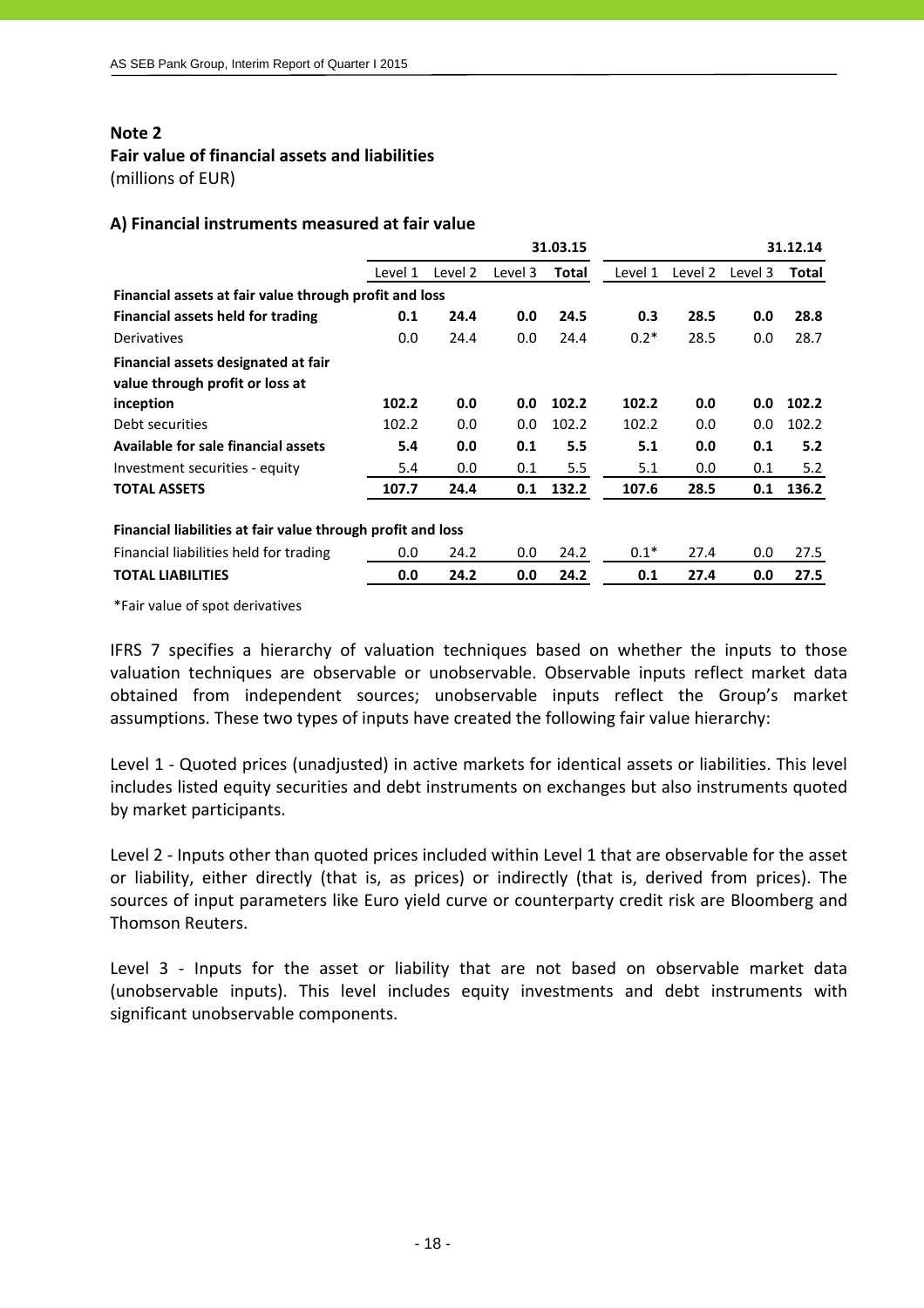| <b>Reconciliation of Level 3 Items</b>                     | Available-for-sale financial assets |       |
|------------------------------------------------------------|-------------------------------------|-------|
|                                                            | Investment                          |       |
|                                                            | securities -                        |       |
|                                                            | equity                              | Total |
| At 1 January 2014                                          | 0.0                                 | 0.0   |
| <b>Total losses</b>                                        | 0.1                                 | 0.1   |
| At 31 December 2014                                        | 0.1                                 | 0.1   |
| Total losses for the period included in profit or loss for |                                     |       |
| assets/liabilities held at 31.12.14                        | 0.1                                 | 0.1   |
| At 1 January 2015                                          | 0.1                                 | 0.1   |
| <b>At 31 March 2015</b>                                    | 0.1                                 | 0.1   |
| Total losses for the period included in profit or loss for |                                     |       |
| assets/liabilities held at 31.03.15                        | 0.0                                 | 0.0   |

#### **B) Financial instruments not measured at fair value**

|                                           | 31.03.15              |             | 31.12.14       |             |  |
|-------------------------------------------|-----------------------|-------------|----------------|-------------|--|
|                                           |                       | Fair value, |                | Fair value, |  |
|                                           | <b>Carrying value</b> | Level 3     | Carrying value | Level 3     |  |
| <b>ASSETS</b>                             |                       |             |                |             |  |
| Loans and advances to credit institutions | 755.7                 | 755.7       | 53.0           | 53.0        |  |
| Loans and advances to customers           | 3 9 68.9              | 3847.7      | 3 9 6 3 . 4    | 3870.3      |  |
| Loans to Corporates                       | 2049.8                | 2048.7      | 2054.5         | 2053.5      |  |
| Loans to households                       | 1919.1                | 1 799.1     | 1908.9         | 1816.8      |  |
| Other assets                              | 43.9                  | 43.9        | 34.8           | 34.8        |  |
| <b>TOTAL ASSETS</b>                       | 4768.5                | 4 647.3     | 4 0 5 1 . 2    | 3958.1      |  |
| <b>LIABILITIES</b>                        |                       |             |                |             |  |
| Due to credit institutions                | 907.6                 | 907.1       | 1033.5         | 1032.4      |  |
| Due to customers                          | 3 161.1               | 3 1 6 5 . 3 | 3 188.7        | 3 191.8     |  |
| Due to Corporates                         | 1786.3                | 1 790.0     | 1843.6         | 1846.5      |  |
| Due to households                         | 1 3 7 4.8             | 1375.3      | 1 3 4 5 . 1    | 1 3 4 5 . 4 |  |
| Other financial liabilities               | 67.0                  | 67.0        | 78.0           | 78.0        |  |
| Subordinated loans                        | 0.0                   | 0.0         | 0.0            | 0.0         |  |
| <b>TOTAL LIABILITIES</b>                  | 4 1 3 5 . 7           | 4 1 3 9 . 3 | 4 300.2        | 4 3 0 2.2   |  |

AS SEB Pank conducts assessment of fair value of financial assets and liabilities which are not presented in the Group's statement of financial position at their fair value. All finance instruments not measured at fair value specified at Level 3 in hierarchy of valuation of fair value, because of using unobservable inputs.

When calculating fair value for floating interest rate loans and for fixed-interest rate lending, future cash flows are discounted based on the market interest curve, which has been adjusted for applicable margins of new lending. Similarly have been calculated also fixed-interest rate deposits, floating interest rate and fixed‐interest rate balances due to credit institutions.

As of reporting date fair value of loans and advances to customers was 3.05% (31.12.2014: 2.35%) lower than the carrying amount. Fair value of balances due to credit institutions was 0.06% lower (31.12.2014: 0.11% lower) than the carrying amount. Fair value of balances due to customers was 0.13% higher (31.12.2014: 0.1% higher) than the carrying amount.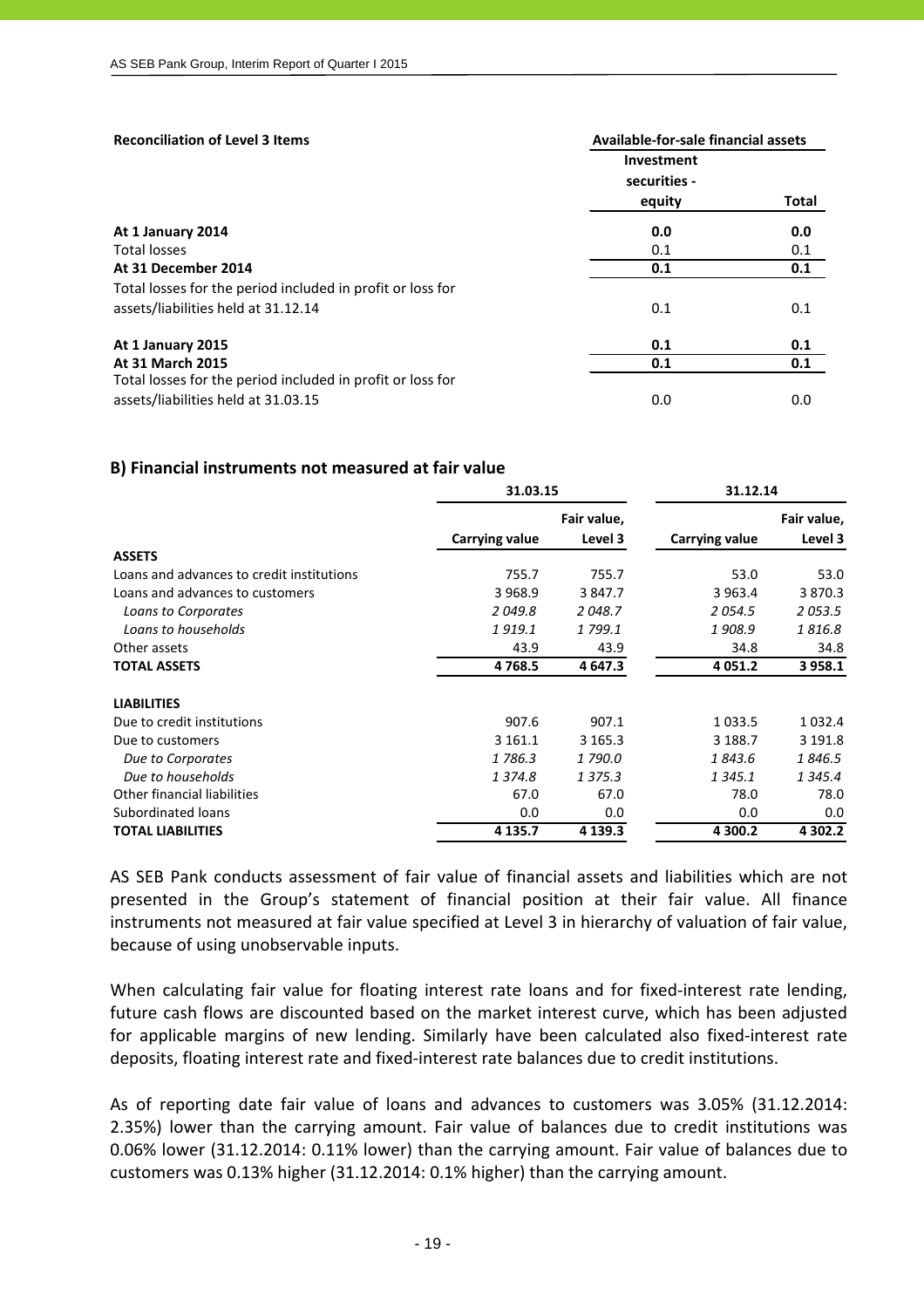#### **Interest and similar income**

| (millions of EUR)         | 2015     | 2014     |
|---------------------------|----------|----------|
|                           | 3 months | 3 months |
| Loans                     | 19.2     | 20.6     |
| Leasing                   | 3.5      | 3.2      |
| Deposits with other banks | 0.1      | 0.3      |
| Fixed income securities   | 0.6      | 0.5      |
|                           | 23.4     | 24.6     |

#### **Note 4**

| Interest expenses and similar charges |          |          |
|---------------------------------------|----------|----------|
| (millions of EUR)                     | 2015     | 2014     |
|                                       | 3 months | 3 months |
| Credit institutions                   | $-1.4$   | $-1.8$   |
| Time and other saving deposits        | $-0.6$   | $-0.9$   |
| Demand deposits                       | $-0.8$   | $-1.0$   |
| Other                                 | $-0.1$   | $-0.1$   |
|                                       | $-2.9$   | $-3.8$   |

#### **Note 5**

#### **Fee and commission income**

| (millions of EUR)                             | 2015     | 2014     |
|-----------------------------------------------|----------|----------|
|                                               | 3 months | 3 months |
| Payment cards related commissions             | 5.7      | 5.5      |
| Securities market services *                  | 2.8      | 2.6      |
| <b>Transaction fees</b>                       | 1.3      | 1.3      |
| Credit contracts**                            | 1.2      | 1.0      |
| Insurance brokerage fees                      | 0.7      | 0.6      |
| Other settlement fees                         | 1.1      | 1.0      |
| Income from leasing agreements (full service) | 0.2      | 0.3      |
| Income from electronic channels               | 0.4      | 0.4      |
| Cash handling fees                            | 0.2      | 0.2      |
| Commodity futures fees                        | 0.4      | 0.0      |
| Other                                         | 1.3      | 0.9      |
|                                               | 15.3     | 13.8     |

\* Securities market services includes asset management fees of investment funds and securities portfolios, custody services, advisory fees and other with securities transactions related fees.

\*\* Credit contracts include loan, leasing, letter of credit and guarantee contracts, which are short‐term and do not constitute interest income, but are of administrative nature for arrangement or reorganisation of credits.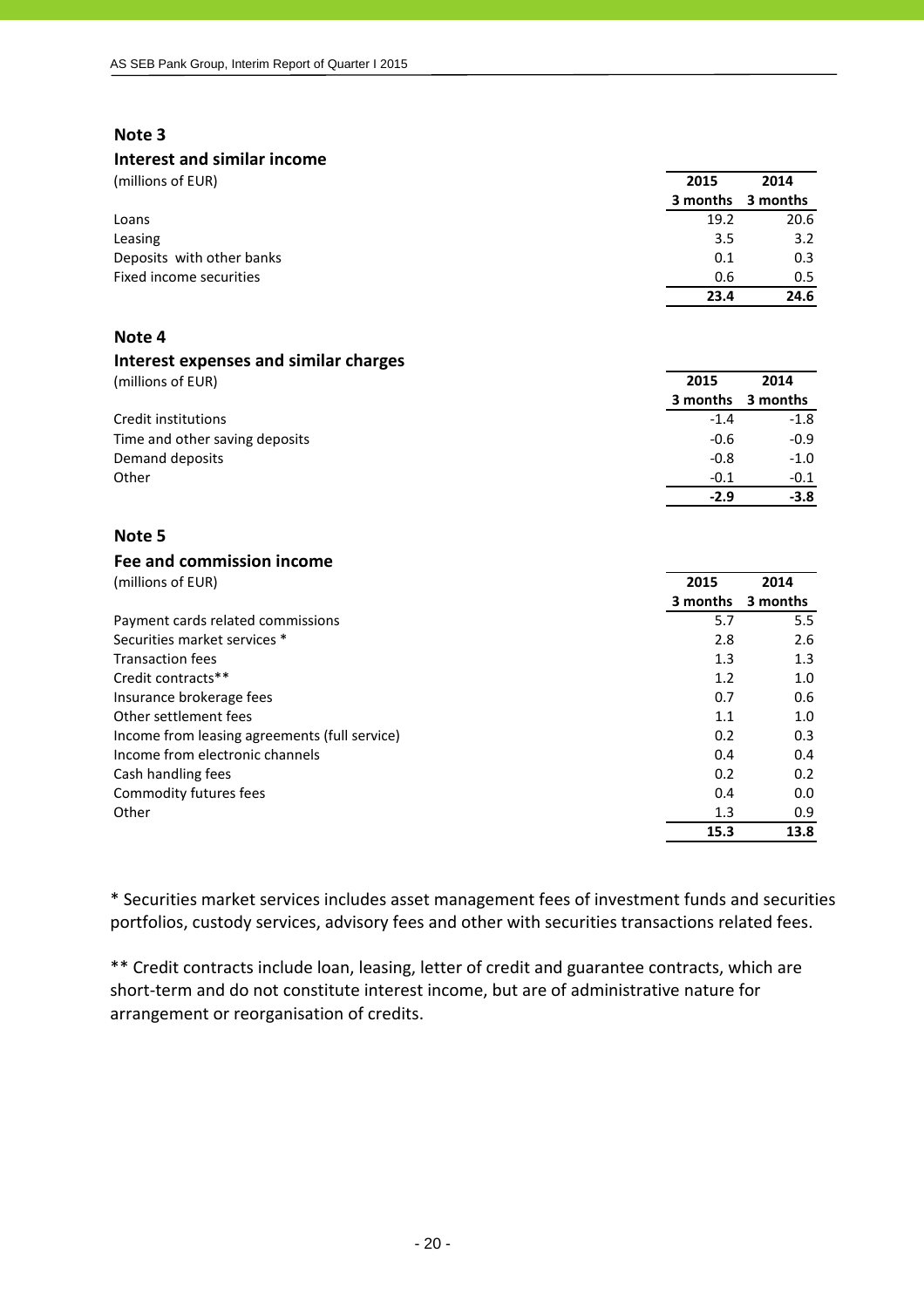#### **Fee and commission expense**

| (millions of EUR)                             | 2015              | 2014   |
|-----------------------------------------------|-------------------|--------|
|                                               | 3 months 3 months |        |
| Payment cards related commissions             | $-2.5$            | $-2.4$ |
| Cash collecting fees                          | $-0.3$            | $-0.3$ |
| Expenses to leasing agreements (full service) | $-0.2$            | $-0.2$ |
| Securities market services                    | $-0.4$            | $-0.3$ |
| <b>Transaction fees</b>                       | $-0.3$            | $-0.2$ |
| Other                                         | $-0.2$            | $-0.2$ |
|                                               | $-3.9$            | $-3.6$ |

## **Note 7**

#### **Impairment losses on loans and advances**

| (millions of EUR) | 2015            | 2014 |
|-------------------|-----------------|------|
|                   | 2 months 2 mont |      |

|                                                    |        | 3 months 3 months |
|----------------------------------------------------|--------|-------------------|
| <b>Impairment losses</b>                           | 2.9    | 1.8               |
| impairment losses of reporting period              | $-0.3$ | $-0.6$            |
| recoveries from write-offs                         | 0.2    | 0.1               |
| decreasing of impairment losses of previous period | 3.0    | 23.               |
|                                                    | 2.9    |                   |

## **Note 8**

#### **Allowances on loans and advances**

(millions of EUR)

|                                             | 31.03.15 | 31.12.14 |
|---------------------------------------------|----------|----------|
| At the beginning of period (January, 1)     | 44.4     | 53.8     |
| Allowances of reporting period              | 0.3      | 5.1      |
| Decreasing of allowances of previous period | $-3.0$   | $-5.9$   |
| Loans and advances written off              | $-2.0$   | -8.6     |
| At the end of period                        | 39.7     | 44.4     |
| Recoveries from write-offs                  | በ 2      | 0.6      |

#### **Note 9**

#### **Loans and advances to customers by remaining maturity**

|          | Less than<br>3 months months | - 3-12 | $1-5$<br>vears | 5-10<br>vears | Over 10<br>vears | Total   |
|----------|------------------------------|--------|----------------|---------------|------------------|---------|
| 31.03.15 | 255.6                        |        | 633.5 1 742.8  | 489.8         | 847.2            | 3 968.9 |
| 31.12.14 | 282.9                        |        | 586.4 1768.6   | 492.5         | 833.0            | 3 963.4 |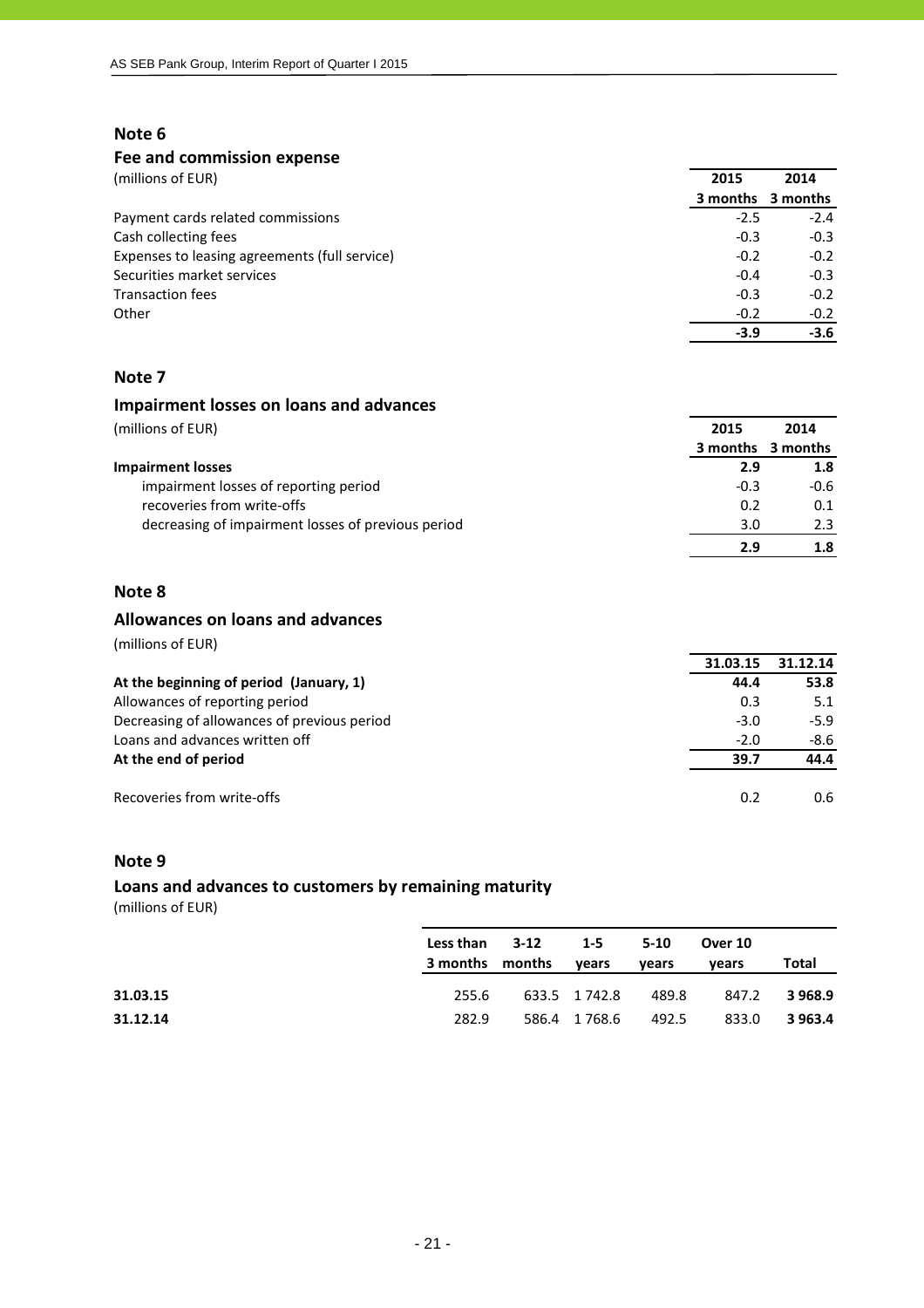## **Note 10 Geographic concentration of financial assets and liabilities**

(millions of EUR)

|                      | Cash, balances |           |         |        |             |          |         |              |          |             |
|----------------------|----------------|-----------|---------|--------|-------------|----------|---------|--------------|----------|-------------|
|                      | with central   |           |         |        |             |          |         |              |          |             |
| 31.03.15             | bank, loans    | Loans and |         |        |             | Due to   |         |              |          |             |
|                      | and advances   | advances  |         |        |             | credit   | Due to  |              | Total    | Contin-     |
|                      | to credit      | to custo- | Securi- | Other  | Total       | institu- | custo-  | Other        | liabili- | gent        |
|                      | institutions   | mers      | ties    | assets | assets      | tions    | mers    | liabili-ties | ties     | liabilities |
| Sweden               | 699.8          | 0.5       | 2.6     | 0.6    | 703.5       | 818.7    | 11.8    | 22.7         | 853.2    | 1.3         |
| Estonia              | 112.1          | 3 949.3   | 28.2    | 50.3   | 4 1 3 9 . 9 | 5.3      | 2716.2  | 67.5         | 2789.0   | 1 0 0 5 . 3 |
| United Kingdom       | 23.9           | 1.4       | 0.0     | 0.0    | 25.3        | 1.8      | 32.7    | 0.2          | 34.7     | 1.5         |
| Russia               | 1.1            | 0.4       | 0.0     | 0.0    | 1.5         | 0.9      | 44.3    | 0.0          | 45.2     | 0.0         |
| Germany              | 4.6            | 0.2       | 102.2   | 0.1    | 107.1       | 9.3      | 2.0     | 0.0          | 11.3     | 5.0         |
| <b>United States</b> | 0.7            | 0.2       | 0.0     | 0.0    | 0.9         | 0.8      | 47.5    | 0.0          | 48.3     | 0.0         |
| Canada               | 0.0            | 0.0       | 0.0     | 0.0    | 0.0         | 0.0      | 0.9     | 0.0          | 0.9      | 0.0         |
| Japan                | 0.0            | 0.0       | 0.0     | 0.0    | 0.0         | 0.0      | 0.4     | 0.0          | 0.4      | 0.0         |
| Finland              | 2.0            | 0.8       | 0.0     | 0.3    | 3.1         | 0.3      | 9.3     | 0.6          | 10.2     | 4.7         |
| Latvia               | 6.3            | 8.8       | 0.0     | 2.2    | 17.3        | 64.8     | 2.8     | 0.0          | 67.6     | 0.5         |
| Lithuania            | 1.5            | 0.0       | 0.0     | 0.3    | 1.8         | 1.4      | 4.5     | 0.1          | 6.0      | 0.0         |
| Luxembourg           | 7.7            | 0.0       | 0.0     | 0.2    | 7.9         | 2.2      | 0.1     | 0.0          | 2.3      | 0.0         |
| Netherlands          | 0.0            | 0.0       | 0.0     | 0.0    | 0.0         | 0.0      | 1.1     | 0.0          | 1.1      | 0.0         |
| Other Western Europe | 6.0            | 7.0       | 0.0     | 0.3    | 13.3        | 2.0      | 28.2    | 0.2          | 30.4     | 2.9         |
| Other Eastern Europe | 1.7            | 0.0       | 0.0     | 0.0    | 1.7         | 0.0      | 6.7     | 0.0          | 6.7      | 0.0         |
| Other countries      | 0.0            | 0.3       | 0.0     | 1.1    | 1.4         | 0.1      | 252.6   | 0.2          | 252.9    | 3.0         |
|                      | 867.4          | 3 968.9   | 133.0   | 55.4   | 5 024.7     | 907.6    | 3 161.1 | 91.5         | 4 160.2  | 1024.2      |

|                      | 1 0 3 6 . 4                    | 3 9 6 3.4  | 136.9   | 46.1   | 5 182.8 | 1 0 3 3 .5 | 3 188.7 | 105.8        | 4 3 2 8 .0 | 931.8       |
|----------------------|--------------------------------|------------|---------|--------|---------|------------|---------|--------------|------------|-------------|
| Other countries      | 0.0                            | 0.3        | 0.0     | 0.5    | 0.8     | 0.1        | 231.3   | 0.5          | 231.9      | 2.7         |
| Other Eastern Europe | 1.7                            | 0.0        | 0.0     | 0.0    | 1.7     | 0.0        | 6.8     | 0.0          | 6.8        | 0.0         |
| Other Western Europe | 7.3                            | 7.1        | 0.0     | 0.4    | 14.8    | 1.9        | 33.4    | 0.1          | 35.4       | 2.9         |
| Netherlands          | 0.0                            | 0.0        | 0.0     | 0.0    | 0.0     | 0.0        | 2.9     | 0.0          | 2.9        | 0.0         |
| Luxembourg           | 4.9                            | 0.0        | 0.0     | 0.3    | 5.2     | 1.0        | 0.0     | 0.0          | 1.0        | 0.0         |
| Lithuania            | 5.0                            | 0.0        | 0.0     | 0.3    | 5.3     | 1.2        | 5.6     | 0.1          | 6.9        | 0.0         |
| Latvia               | 2.4                            | 9.0        | 0.0     | 1.8    | 13.2    | 104.2      | 2.6     | 0.0          | 106.8      | 0.5         |
| Finland              | 0.0                            | 0.8        | 0.0     | 0.6    | 1.4     | 0.0        | 9.3     | 0.6          | 9.9        | 4.7         |
| Japan                | 0.0                            | 0.0        | 0.0     | 0.0    | 0.0     | 0.0        | 0.3     | 0.0          | 0.3        | 0.0         |
| Canada               | 0.0                            | 0.0        | 0.0     | 0.0    | 0.0     | 0.0        | 1.6     | 0.0          | 1.6        | 0.0         |
| <b>United States</b> | 2.2                            | 0.2        | 0.0     | 0.0    | 2.4     | 0.6        | 42.9    | 0.0          | 43.5       | 0.0         |
| Germany              | 3.9                            | 0.1        | 102.2   | 0.0    | 106.2   | 11.4       | 3.4     | 0.0          | 14.8       | 5.0         |
| Russia               | 2.0                            | 0.3        | 0.0     | 0.0    | 2.3     | 3.6        | 47.0    | 0.0          | 50.6       | 0.1         |
| United Kingdom       | 0.9                            | 1.5        | 0.0     | 0.1    | 2.5     | 1.6        | 37.7    | 0.3          | 39.6       | 1.6         |
| Estonia              | 984.2                          | 3 9 4 3 .5 | 31.5    | 41.2   | 5 000.4 | 19.5       | 2751.3  | 78.7         | 2 849.5    | 912.8       |
| Sweden               | 21.9                           | 0.6        | 3.2     | 0.9    | 26.6    | 888.4      | 12.6    | 25.5         | 926.5      | 1.5         |
|                      | institutions                   | mers       | ties    | assets | assets  | tions      | mers    | liabili-ties | ties       | liabilities |
|                      | to credit                      | to custo-  | Securi- | Other  | Total   | institu-   | custo-  | Other        | liabili-   | gent        |
| 31.12.14             | and advances                   | advances   |         |        |         | credit     | Due to  |              | Total      | Contin-     |
|                      | bank, loans                    | Loans and  |         |        |         | Due to     |         |              |            |             |
|                      | Cash, balances<br>with central |            |         |        |         |            |         |              |            |             |
|                      |                                |            |         |        |         |            |         |              |            |             |
|                      |                                |            |         |        |         |            |         |              |            |             |

Contingent liabilities include here guarantees and pledges, loan commitments, revocable transactions, stand‐by loans, other revocable transactions and are presented in contract amount of contingent liabilities. Securities include here financial assets held for trading, financial assets designated at fair value through profit or loss, available‐for‐sale financial assets, investments in associates.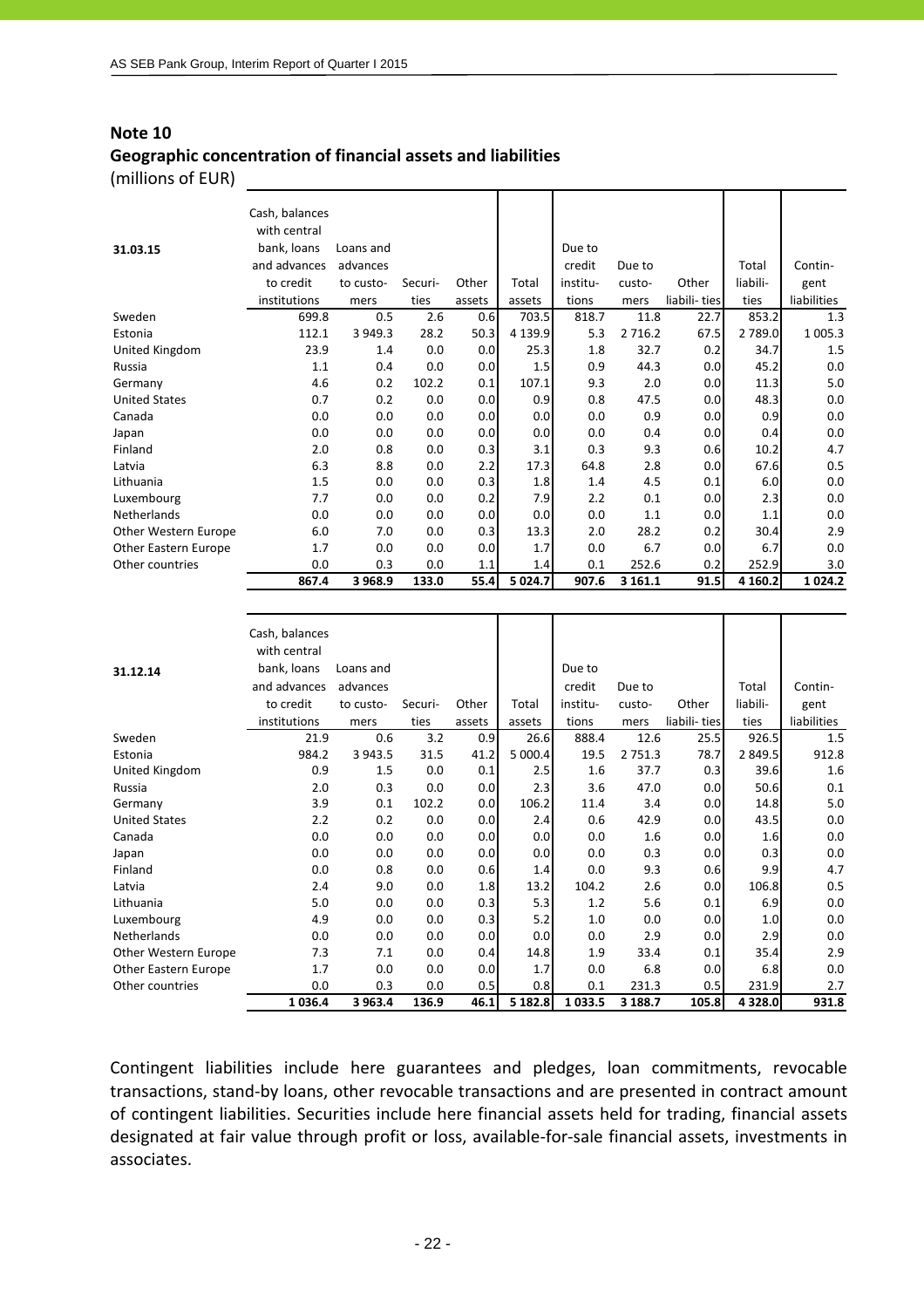# **Concentration of financial assets and liabilities by industry sector** (millions of EUR)

| In the statement of financial position       |                                  |                   |                    |
|----------------------------------------------|----------------------------------|-------------------|--------------------|
|                                              | <b>Cash and loans to central</b> |                   | Contin-<br>gent    |
| 31.03.15                                     | bank, credit institutions        |                   | <b>liabilities</b> |
|                                              | and customers                    | <b>Securities</b> |                    |
| Finance                                      | 895.2                            | 5.5               | 19.3               |
| Real estate                                  | 754.8                            | 0.1               | 22.4               |
| Industry                                     | 322.0                            | 0.0               | 192.7              |
| Agriculture, fishing, forestry               | 192.4                            | 0.0               | 19.2               |
| Trading                                      | 185.2                            | 0.0               | 166.6              |
| Transport                                    | 161.1                            | 0.0               | 37.6               |
| Energy, gas and steam plants                 | 95.5                             | 0.0               | 92.5               |
| Government and state defence                 | 85.7                             | 102.2             | 214.3              |
| Administration and assistance                | 80.9                             | 0.0               | 54.5               |
| Information and telecommunication            | 49.4                             | 0.1               | 7.8                |
| Health services, social work                 | 44.6                             | 0.0               | 6.6                |
| Construction                                 | 43.0                             | 0.0               | 78.2               |
| Hotels, restaurants                          | 31.5                             | 0.0               | 0.7                |
| Education                                    | 15.6                             | 0.0               | 5.8                |
| Professional, science and technical work     | 10.5                             | 0.0               | 3.8                |
| Art, show business, leisure                  | 10.0                             | 0.0               | 3.2                |
| Water supply, canalisation, waste management | 7.8                              | 0.0               | 6.0                |
| Mining                                       | 2.9                              | 0.0               | 2.4                |
| Other government and social services         | 17.5                             | 0.6               | 8.0                |
| <b>Individuals</b>                           | 1870.4                           | 0.0               | 82.6               |
| Derivatives                                  | 0.0                              | 24.5              | 0.0                |
| Allowances                                   | $-39.7$                          |                   |                    |
|                                              | 4836.3                           | 133.0             | 1 0 24.2           |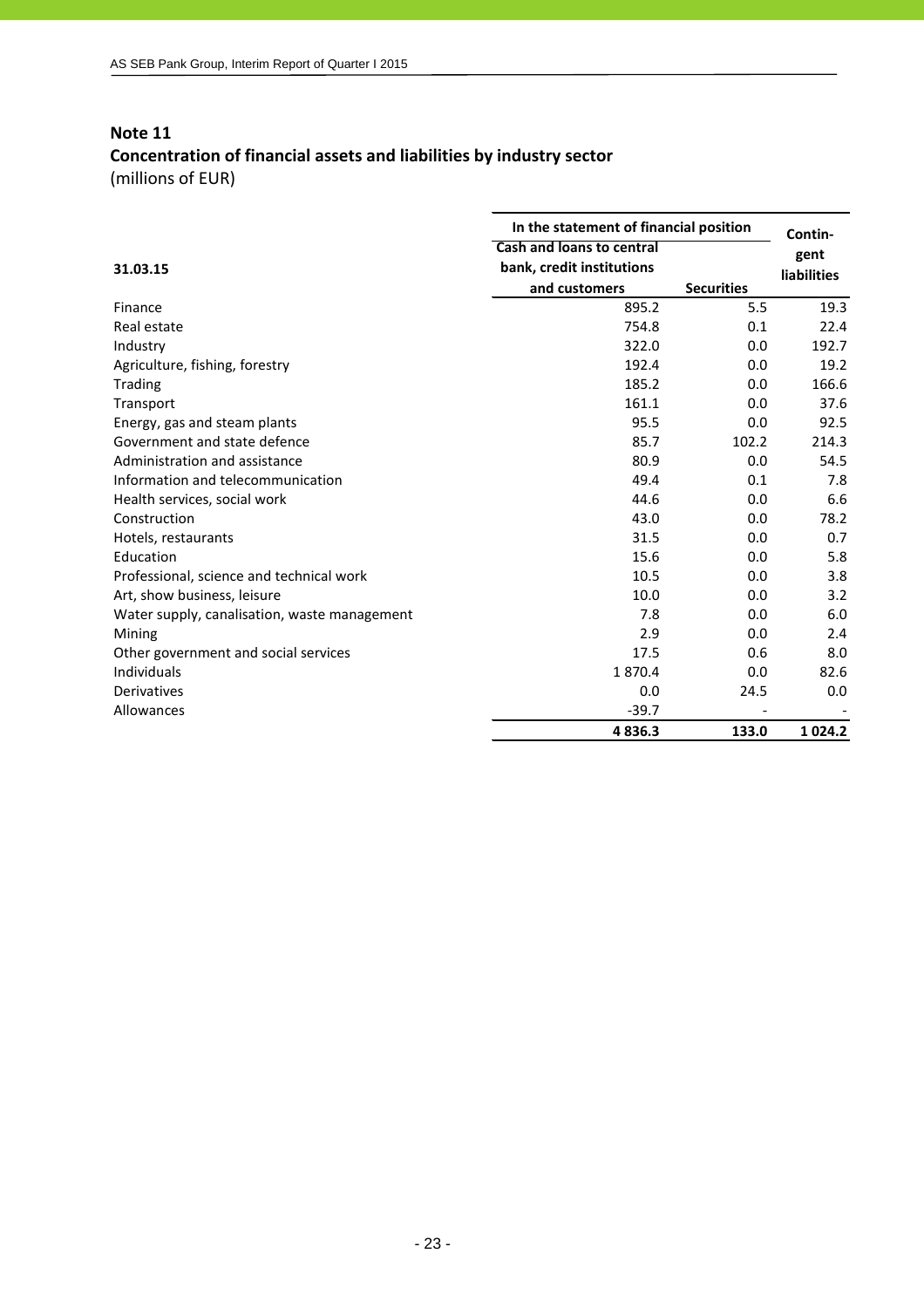|                                              | In the statement of financial position | Contin-           |                    |
|----------------------------------------------|----------------------------------------|-------------------|--------------------|
|                                              | <b>Cash and loans to central</b>       |                   | gent               |
| 31.12.14                                     | bank, credit institutions              |                   | <b>liabilities</b> |
|                                              | and customers                          | <b>Securities</b> |                    |
| Finance                                      | 1 0 6 2 . 2                            | 5.2               | 20.4               |
| Real estate                                  | 728.1                                  | 0.1               | 17.3               |
| Industry                                     | 339.1                                  | 0.0               | 143.8              |
| Agriculture, fishing, forestry               | 196.4                                  | 0.0               | 20.3               |
| Transport                                    | 180.1                                  | 0.0               | 34.4               |
| Trading                                      | 175.6                                  | 0.0               | 147.0              |
| Government and state defence                 | 91.5                                   | 102.3             | 214.1              |
| Energy, gas and steam plants                 | 89.9                                   | 0.0               | 75.0               |
| Administration and assistance                | 84.5                                   | 0.0               | 55.0               |
| Construction                                 | 46.7                                   | 0.0               | 80.7               |
| Information and telecommunication            | 45.1                                   | 0.0               | 5.3                |
| Health services, social work                 | 42.6                                   | 0.0               | 7.8                |
| Hotels, restaurants                          | 32.3                                   | 0.0               | 0.8                |
| Education                                    | 16.4                                   | 0.0               | 8.8                |
| Art, show business, leisure                  | 11.1                                   | 0.0               | 3.4                |
| Professional, science and technical work     | 10.9                                   | 0.0               | 4.0                |
| Water supply, canalisation, waste management | 7.9                                    | 0.0               | 6.6                |
| Mining                                       | 1.9                                    | 0.0               | 2.6                |
| Other government and social services         | 20.5                                   | 0.6               | 8.2                |
| Individuals                                  | 1861.4                                 | 0.0               | 76.3               |
| Derivatives                                  | 0.0                                    | 28.7              | 0.0                |
| Allowances                                   | $-44.4$                                |                   |                    |
|                                              | 4 9 9 9.8                              | 136.9             | 931.8              |